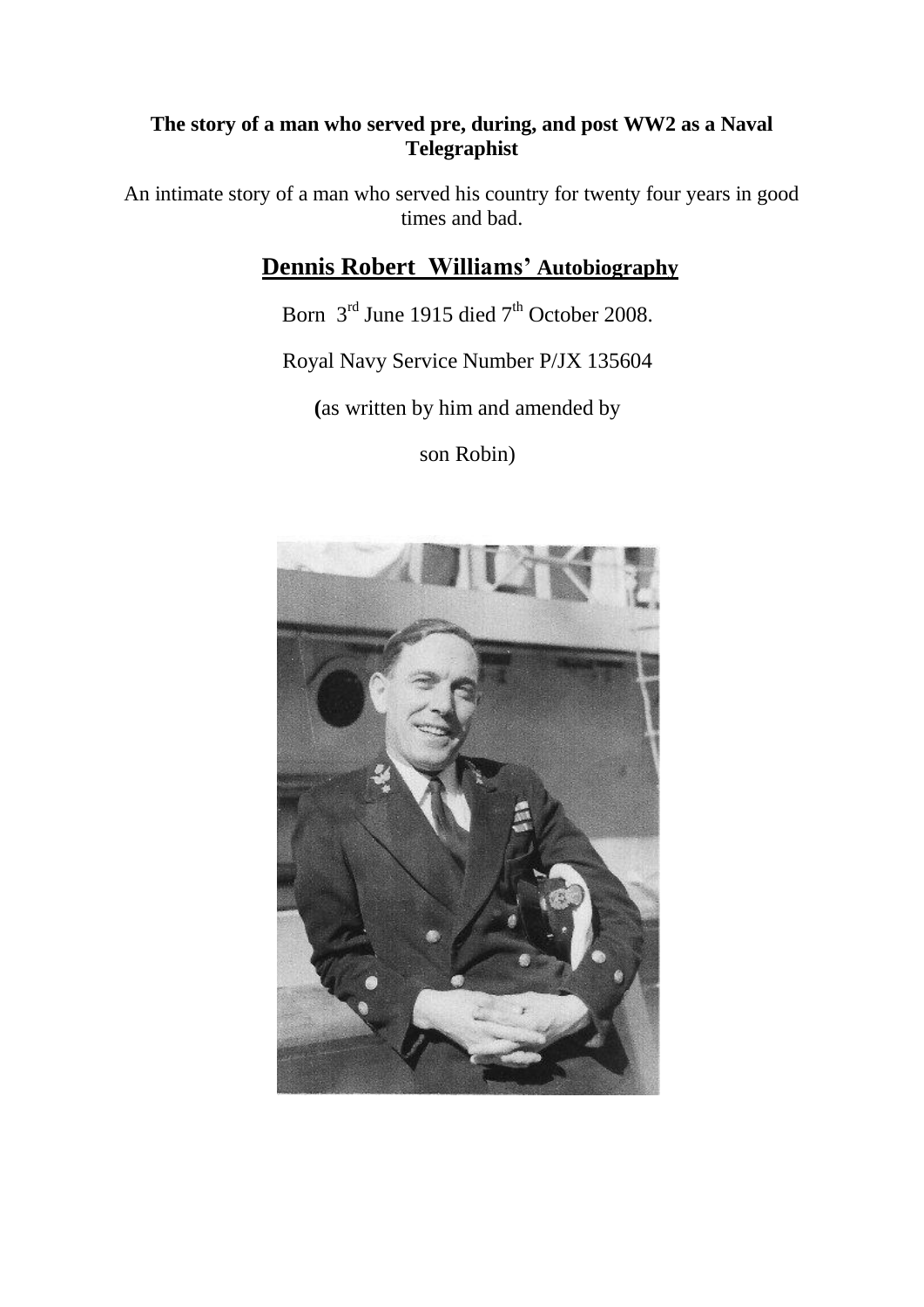ennis Robert Williams - autobiography - born in a Dorchester Army Billet on the 3rd of June 1915 an elder brother to Eric and Eileen. He was the son of Robert David Williams, a Dockyard employee who served in the First World War as an Army Signaller, a Private with the 4<sup>th</sup> Dorset Regiment. Robert David Williams fought at D

the Battle of the Somme in both of the two big battles with the Dorset Regiment – on his return to UK he had difficulty coping with his wartime experiences relying on alcohol for support. He was a very good footballer and played for Weymouth St Paul's whilst working in the Dockyard as a Diver's Signaller, where at one stage, he was involved in the search for the sunken Submarine M1. Always in the Pub he would drink some 11 pints a night and during days off he would consume 10 pints at lunch time, come home and sleep it off ready to return to the Pub for his 11 evening pints. He was never aggressive when under the influence and in the main treated the family well. He was renown for his high spirits in the Pub often Tap Dancing on the Bar. He was also popular as he would often bring items to the Pub for distribution, items which he had acquired through some diving activity of the day. Obviously most of his pay went on drink and the family of two boys and a girl suffered from poor nourishment which also did not help with their mother's invalidity. Two Pennies worth of Butchers Scragg Ends were often the basis of the week's food. His Grandfather was a professional soldier who spent most of his life campaigning in India. His Mother Daisy Ethel (nee Cousins) was born in the village of Puddletown, a daughter of a 'Respected Shepherd' and at the time of Dad's birth she was a Torpedo Works Labourer.

Most of his early childhood was spent with an Aunt, on a farm near Beaminster, Dorset, his mother being an invalid. His restricted schooling at Holy Trinity School was completed at the age of 14 years. During the latter days at school he was able to take up a hobby of constructing wireless receiving sets, initially experimenting with crystal sets, then constructing valve receivers. In both cases it was necessary to wind ones own coils and build individual cases. Crystal sets were made using Coal as the Crystal and were assembled on a daily basis so his father could listen to the News then disassembled each evening as they could not afford the Licence Fee. Eileen (his sister) tells of a story that Dad at the age of 12 won a school draw and as a consequence had a trip in an aircraft of Sir Alan Cobham National Air Day Display - later known as Cobham's Flying Circus however Dad never relayed this story to me.

An odd co-incidence occurred on the date of Dad's death ( $7<sup>th</sup>$  Oct 2008) as the Dorset Echo (Local Weymouth Evening Newspaper) printed some photos of bygone days of Holy Trinity School with Dad as a boy in 1925/26 on page 13, extreme left third row of top photo in Scout uniform - so he must have been a Scout - something I did not know - but a most strange event - his photo appearing in the paper on the day he died - the newspaper did not and could not have known of his death on that day.

Starting work at 14 at a Piano Shop (which is now the site of Mark's and Spencer's in St Mary's Street, Weymouth) primarily to learn to be a Piano Tuner which never happened, he was more of an errand boy however his flare for communications meant he was to become involved in the repair of communication equipment of the day - a side line in the shop.

His father had promised him a Carpentery Apprenticeship but once the financial side had been worked out his father decided he could not afford it (it would have meant him giving up some of his Beer). Eventually after a visit to a Royal Naval (RN) wireless transmitting station at Portland Bill he decided to apply to join the Navy and attempt to qualify as a Wireless Telegraphist.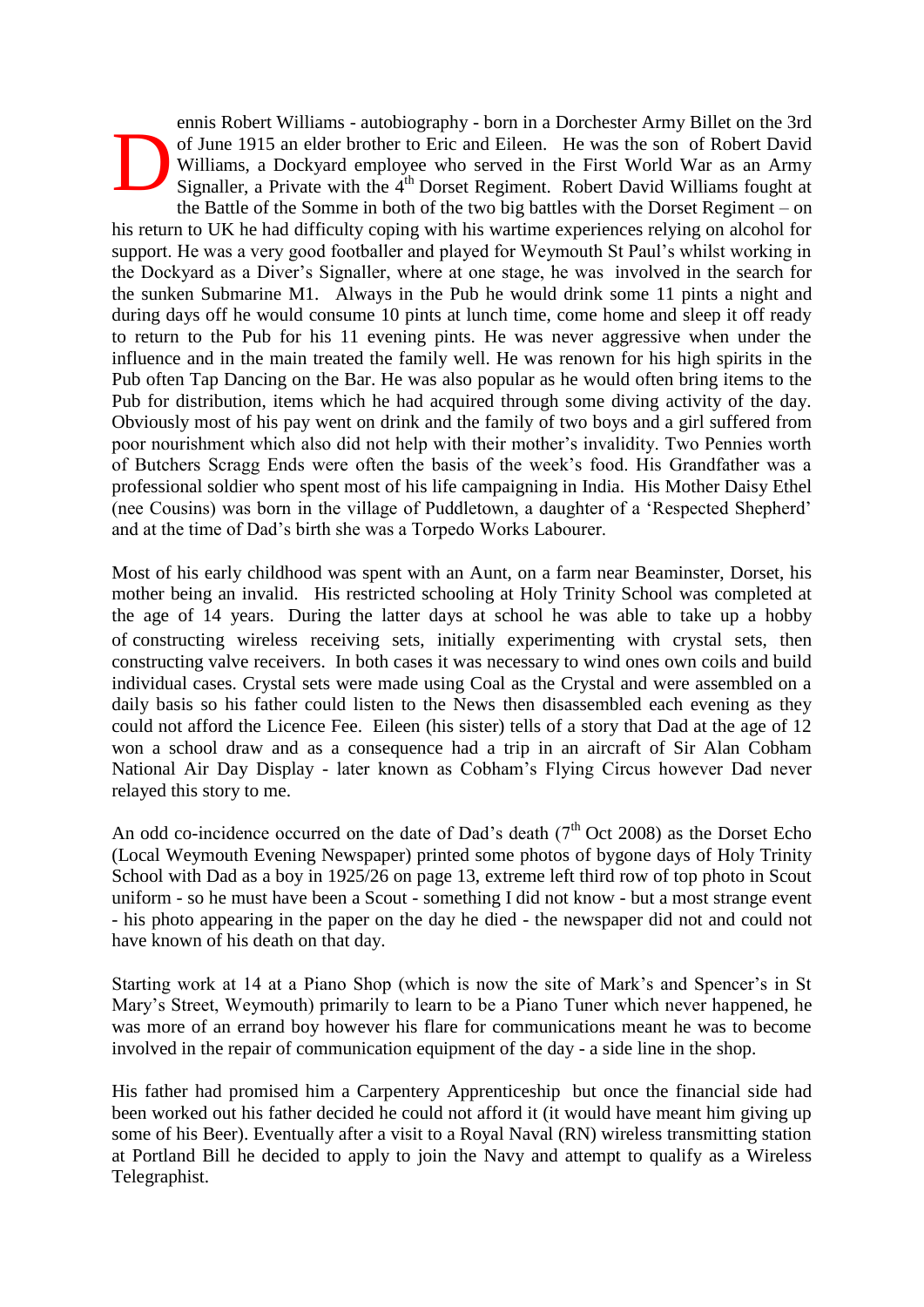After a series of tests and a severe medical examination at a Southampton RN Recruiting Office his entry into the Royal Navy was accepted. (Of 25 candidates he was the only one accepted because of his grasp of mathematics which he was able to prove). Considered very lucky by the Recruiting Officer as there was no shortage of Naval recruits at that time due to the country's high unemployment.

After reporting to Southampton Recruitment Office to enlist a further medical examination was carried out prior to travelling to Gosport with 4 other recruits. He joined H.M.S. St.Vincent, at Gosport, on the 28th April 1931 as a Boy 2nd Class. Initially trained as a Boy Seaman then as a Boy Signalman, he was finally accepted to qualify as a Boy Telegraphist. This meant extending a stay at St. Vincent for a further 16 months. Comprehensive schooling on radio theory and training as a Wireless Technical Telegraphist followed. Suprisingly he never learnt to touch type however he was very fast on a Typewriter this being the main means of recording a message whilst in the RN.

Sporting activities were encouraged at St Vincent thus enabling him to enjoy football, rugby, hockey and athletics during his longer stay. He recalls that on some occasions he would play Hockey first and once the game was finished he would then play in a Football match. He was Captain of the Divisional Rugby team. He enjoyed the Training at St Vincent immensely which was unusual as most recruits did not. Discipline in Training ship's was very strict an example of which was that the Birch was administered if Trainees were caught Smoking. Trainees were not allowed to smoke till they went to sea. (Dad referred to the Birch however the Birch was replaced by the Cane in 1906 as the punishment tool so I guess Dad was never on the receiving end of either).

During one of his first leave from St Vincent he was 'fortunate in meeting a lovely Children's Nurse' - Joan Genevieve Louvain Down - on Weymouth Promenade beginning a long courtship as they were both aged 16. They married when they were 22 resulting in 3 children. Much of their courting at that time was conducted in Nothe Gardens in Weymouth.

n the 1st of December 1932 his first draft arrived and he was off to join H.M.S.Royal Sovereign at Portsmouth Dockyard - an enormous battleship fitted with 15inch guns.The boys were stuffed down in the bowels of the ship, everything was hot, the atmosphere very humid and on the whole the constant noise made things very frightening. The bathroom was an ex Coal Bunker as although the ship was oil powered it was originally designed as a coal burner. O

He settled down gradually as the ship sailed for Malta and a two-year Commission in the Mediterranean Sea. Eventually he became a man at the age of 17 and a half, his rating an Ordinary Telegraphist. Nothing really exciting happened in the first year, although he came out of the Bridge Wireless Office on one occasion and was confronted by the ship's Captain. A frightening experience for a young sailor, so he froze (with fear) but the Captain was very kind and talked him through his ordeal and then invited him to the Bridge so as to witness the ship coming alongside in harbour. This highlighted to Dad just what responsibility the Captain of a warship had which resulted in much respect for not only the Captain of the Royal Sovereign but also all warship Captains. Eventually his training was considered complete and he became a full member of the ships wireless staff.

Thus life began as a full-blown wireless operator enjoying the sense of responsibility of being a single representative of the ship amongst operators of the Mediterranean Fleet. During the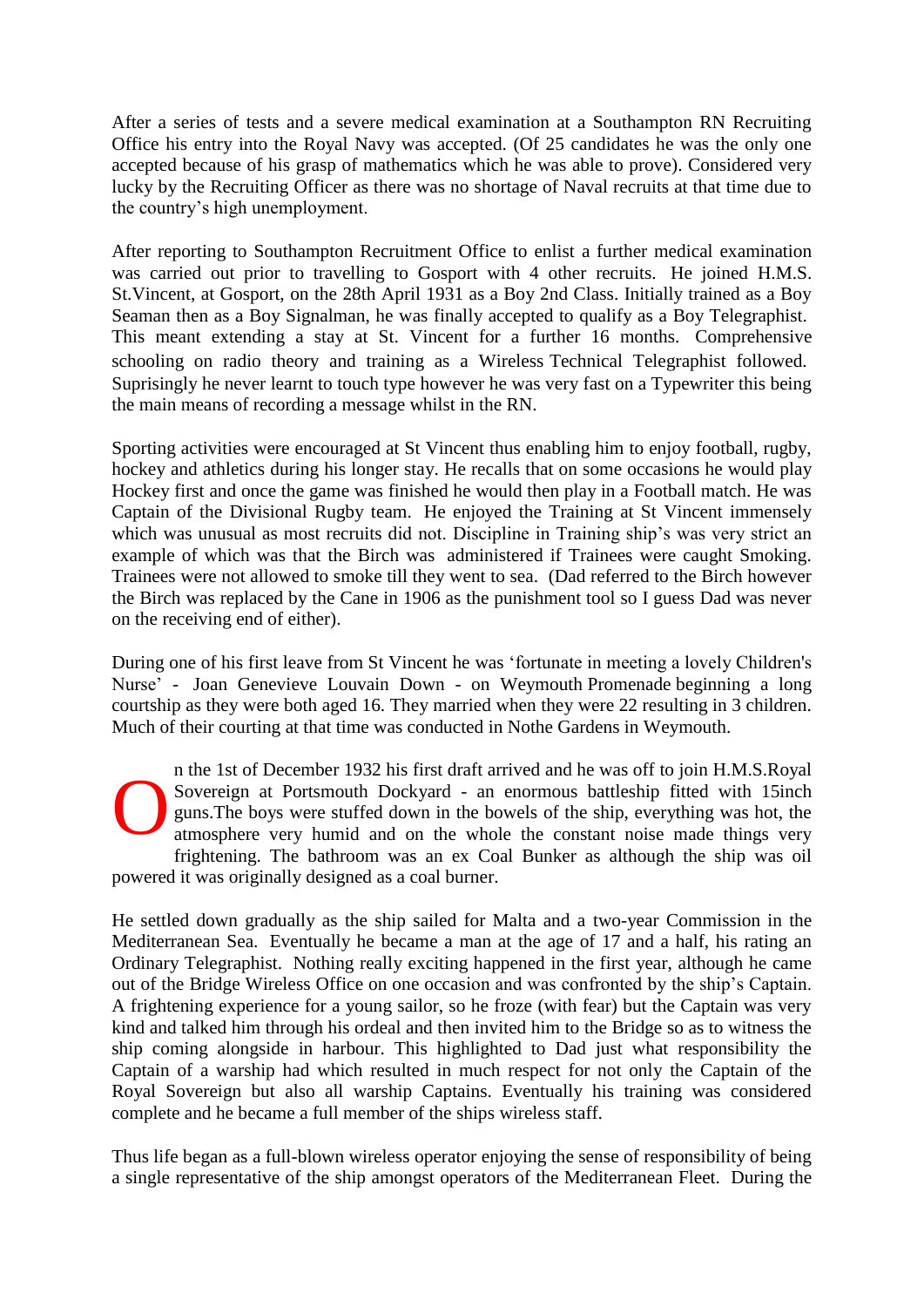4 hour shifts the necessary concentration was so intense that time passed exceptionally quickly. On the Royal Sovereign the wireless equipment was antiquated. The receivers needed absolute concentration as their frequency wandered continuously. (Dad and I did visit HMS Collingwood Radar/Radio Museum in 2006 and saw just the very set up of a similar ships Communication Office). Again he was able to enjoy sports i.e. football, hockey, marathon running and sailing but not much cricket. So the days passed, on/off watch, trips ashore in France, Spain, Greece, Cyprus, Palestine, Egypt, North Africa and of course Malta, the Home Base. This was the general way of life until the 9th of June 1934 when the commission ended and he was drafted back the Royal Naval Barracks at Portsmouth.

#### **Footnotes**

#### **Submarine M1**

On 12<sup>th</sup> November 1925 *M1* sailed from Plymouth to take part in an exercise. Several vessels reported seeing the submarine on the surface during the course of the proceedings and *M1* exchanged messages with the minesweeper *Newark* at 0730. At 0737 *M1* dived and never resurfaced. What happened to the submarine remained a mystery for several days until the Captain of the Swedish collier Vidar made a report of his journey from Cardiff to Stockholm. On entering the English Channel British warships were seen carrying out exercises. The Vidar was continuing on her way when at 0745 a heavy blow rocked her. The Captain put this down to bombs being used in the exercise as his ship was still perfectly watertight, and proceeded on his way without communicating with the warships. Only on reaching the Kiel Canal on  $16<sup>th</sup>$  November did he read about the on-going search for the submarine. Three days later it was possible for divers to inspect the hull of the Vidar where it was found the stem had been bent and several rivets were missing, indicating a collision with an underwater object. Traces of paint on the colliers stem were later found to be identical to that of *M1*. The search for *M1* continued for a month until on  $2<sup>nd</sup>$  December the Admiralty announced that the search was to be discontinued as nothing had been found.

**HMS Royal Sovereign** was built by Parsons at Portsmouth and launched 29th May 1915 and commissioned in May 1916, she joined the 1st Battle Squadron of the Grand Fleet but missed the Battle of Jutland. In 1919 she joined the Atlantic Fleet. During World War Two, Royal Sovereign was in the Home Fleet during 1939 and Atlantic convoy duty in 1940-1941. Due to her poor condition she spent September 1942 till September 1943 in refit in the United States, after her refit she spent just one month in the Indian Ocean and then returned home where she went into reserve, but was loaned to the USSR (becoming the Archangels). She sailed for Murmansk on Convoy duty on the 17th August 1944 and returned to Rosita in 1949 and was scrapped at Inverkeithing. The Gun Bearings were used for the Jodrell Bank Telescopes and the 15inch Guns are mounted outside the War Museum in London.

he next few months, whilst in Portsmouth Barracks, meant employment on various small jobs in the Portsmouth area. The most important being a temporary draft to a Reserve Fleet ship H.M.S. Effingham to use her wireless equipment to take over the duties of the local Shore Wireless Station, "rather hectic but an enjoyable experience".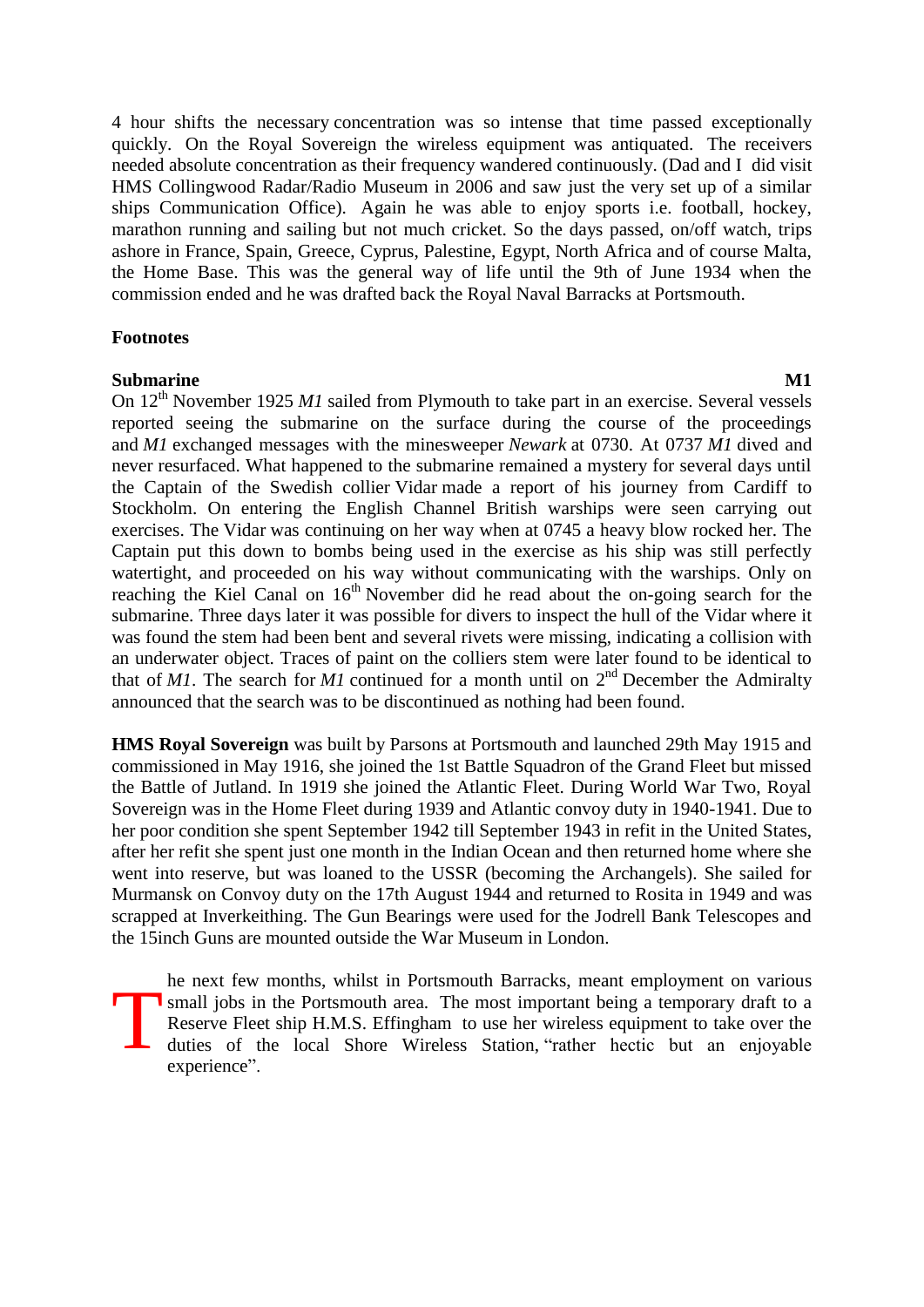### **Footnote**

**HMS** Effingham - [Hawkins class](http://www.godfreydykes.info/wiki/Hawkins_class_cruiser) [heavy cruiser](http://www.godfreydykes.info/wiki/Heavy_cruiser) Ordered: [December](http://www.godfreydykes.info/wiki/December) [1915](http://www.godfreydykes.info/wiki/1915) Builder: Portsmouth Dockyard, Laid down: [6 April](http://www.godfreydykes.info/wiki/April_6) [1917](http://www.godfreydykes.info/wiki/1917) Launched: [8 June](http://www.godfreydykes.info/wiki/June_8) [1921,](http://www.godfreydykes.info/wiki/1921) Commissioned: 2 [July](http://www.godfreydykes.info/wiki/July_2) [1925](http://www.godfreydykes.info/wiki/1925) Fate: Wrecked off [Bodø,](http://www.godfreydykes.info/wiki/Bod%25C3%25B8) [Norway,](http://www.godfreydykes.info/wiki/Norway) [May 18,](http://www.godfreydykes.info/wiki/May_18) [1940.](http://www.godfreydykes.info/wiki/1940)

he 30th.of April 1935 saw the beginning of his next commission a draft to H.M.S. Exmouth. This ship was the leader of the 5th Destroyer Flotilla, attached to the Home Fleet. Unfortunately little Home Fleet activities were experienced as the ship was employed in the Mediterranean for a considerable time. Firstly, after quick visit to the port of Haifa in Palestine, they began a blockade of Merchant Ships that were supplying Italian forces that had invaded Ethiopia. In the wireless office for most of the time they were trying to jam radio frequencies of Italian ships that were calling for assistance, a most unusual job. Then off to the Spanish coast for an extended time rescuing refugee's from both the fighting sides in the Spanish civil war. Rumours of excessive cruelty were rife. T

During the latter part of this war he spent most of the time at Bilbao, a port on the northwest coast of Spain, transferring to differing ships of the flotilla providing duties as a wireless guard ship. The Exmouth was an extremely happy ship and the esprit de corps in the mess was remarkable. The Exmouth is the reason why Dad dislikes Pheasant as the Wardroom Pantry was below his Mess on board and the Officers used to hang their Pheasants there and the smell was unbearable (Pheasant once killed are hung up for a week to 10 days (sometimes longer) so as to increase the flavour before they are cooked). The commission ended on the 25th of April 1937 so back to the Royal Naval Barracks at Portsmouth once again.

#### **Footnote**

HMS Exmouth H 02 was built in Portsmouth Dockyard U.K. by Fairfield Shipbuilding & Engineering Co. (Govan, Scotland). Order laid down 16 May 1933 and Launched 7 Feb 1934. Commissioned 3 Oct 1934 and Lost 21 Jan, 1940. HMS Exmouth (Capt. *Richard Stoddart* Benson, DSO, RN) was torpedoed on 21 January 1940 by the German submarine U22 (Jenisch) off Tarbett Ness in the Moray Firth. She was hit at 0444 hrs, sinking with no survivors in position 58º18'N, 02º25'W, east-south-east of Wick, Scotland. The wreck lies in 40 meter of water.



hilst on leave he paid another visit to "my lovely nursemaid" who was now a Ladies Maid in the employment of Dr Marie Slopes in her residence at Micklehain near Dorking. During a ramble on Box hill- a local beauty spot –"I popped the question and we became engaged".

He then began a period of duties on various ships based at Portsmouth. Firstly on H.M.S. Wild Swan which was employed as an aircraft safety ship in the English Channel, whilst serving on this ship his Marriage Banns were read at St Ann's Church in Portsmouth Dockyard, and on the 21st August 1937 Joan Genevieve Louvain Down and Dennis Robert Williams were married in St Mary's Church at Weymouth. Of note, Joan's father was an Army Medical Orderly during the 1st world war and was an ardent member and indeed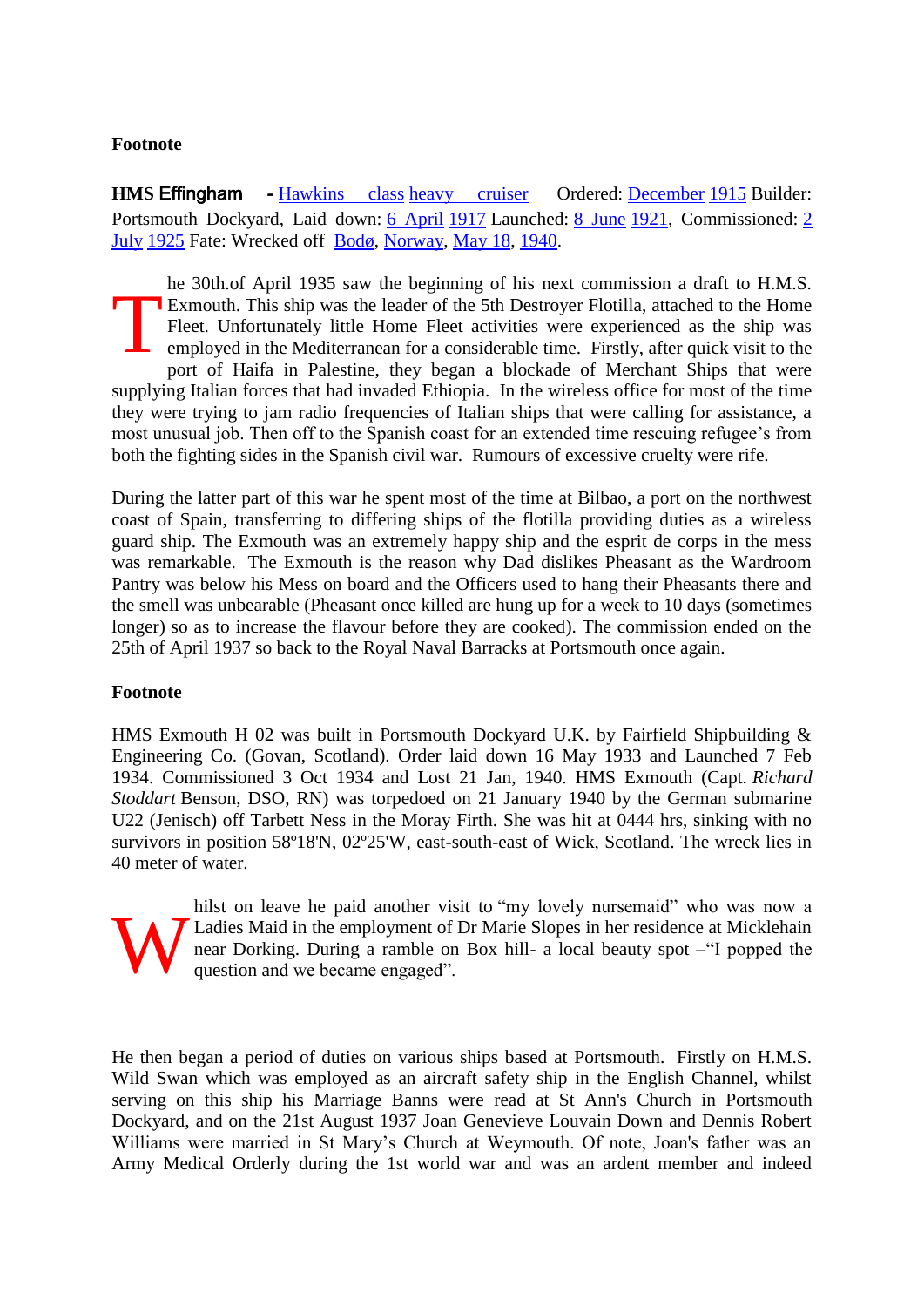secretary of the "Old Contemptible" - an association of British Army units who were the first to arrive in France in 1914.

Initially Mum and Dad's accommodation was a two room bed-sit in Grafton Road, Portsmouth prior to moving to Lealand Road, Drayton in 1938 then to 7 Central Road West, Drayton in 1939 which eventual became 25, Central Road remaining the family home up until his death. Initially 25 was rented but then purchased in January 1958 for the grand sum of £900 with a deposit of £115 with an overall cost of £1150 which included all legal fees, taxes and house cost. Mortgage was with the Hampshire Building Society which was paid off in November 1975. Mum's sister lived at 19, Central Road West (which became 37, Central Road) and it was she who managed to secure number 25 (then number 7) for the Williams's.

The crew of the Wild Swan eventually transferred to H.M.S. Windsor, which carried, on the same duties. Promotion to Acting Leading Telegraphist arrived on the  $3<sup>rd</sup>$  of November 1937, and another ship change to H.M.S. Sardonyx. This ship was ancient, personal hygiene washing and bathing was from your own private bucket! During this period he became involved in experiments with equipment that eventually became the basis for a High Frequency Direction Finder. The resultant equipment was successfully used against German and Italian submarines and was considered a major factor in winning the Battle of the Atlantic.

### **Footnotes**

HMS Wild Swan Destroyer D62 - Modified W-Class built by Swan Hunter at Wallsend on Tyne Launched 17th May 1918. Completed on 14th November 1919 she was bombed and sunk by German Aircraft in the Bay of Biscay 18th June 1942.

HMS Windsor Destroyer D42 - W-Class Destroyer built by Scott's at Greenock. The ship was laid down in April 1917 and launched on 21st June 1918. On completion on 28th August 1918 she joined the Fleet and was present at the surrender of the German High Seas Fleet in November 1916. This ship served in the 6th Flotilla, Atlantic Fleet in 1921 and was part of the Portsmouth Local Flotilla in 1928. Sold for scrap in March 1947. Displacement: 1,100 tons Speed: 34kts Complement: 125. Armament: Two 4 inch guns. One 3 inch anti-aircraft gun, two 6 pdr anti-aircraft guns, three 2 pdr anti-aircraft guns, two 20mm anti-aircraft guns and three 21 inch torpedo tubes.

HMS SARDONYX S Class Destroyer D26. Built by Alexander Stephen & Sons Cowan, Glasgow. Length**:** 276 feet Breadth**:** 26 feet Draught**:** 8 feet. Steam 36 Knots. The ship was laid down 25th March 1918 and launched on 27th May 1919. Build was completed on 12th July 1919 and she served with the Fleet until later was placed in Reserve. Brought forward for service in 1939. Scraped Preston 1947.

n October 1938 his daughter Denise arrived. The midwife remarked how bonny she was and the name stuck throughout the family. Another change of ship to H.M.S. Arrow. He was confirmed as a Leading Telegraphist and then promptly redrafted to an unusual job on the Isle of Wight. A large Gunboat was being bui was confirmed as a Leading Telegraphist and then promptly redrafted to an unusual job on the Isle of Wight. A large Gunboat was being built to accommodate the Admiral in command of the British Gunboats on the Yangtze River in North China. His duty was to supervise the fitting out of the Wireless Offices. On completion she was named H.M.S. Scorpion and sailed to China with a civilian crew, to be taken over by the R.N on arrival at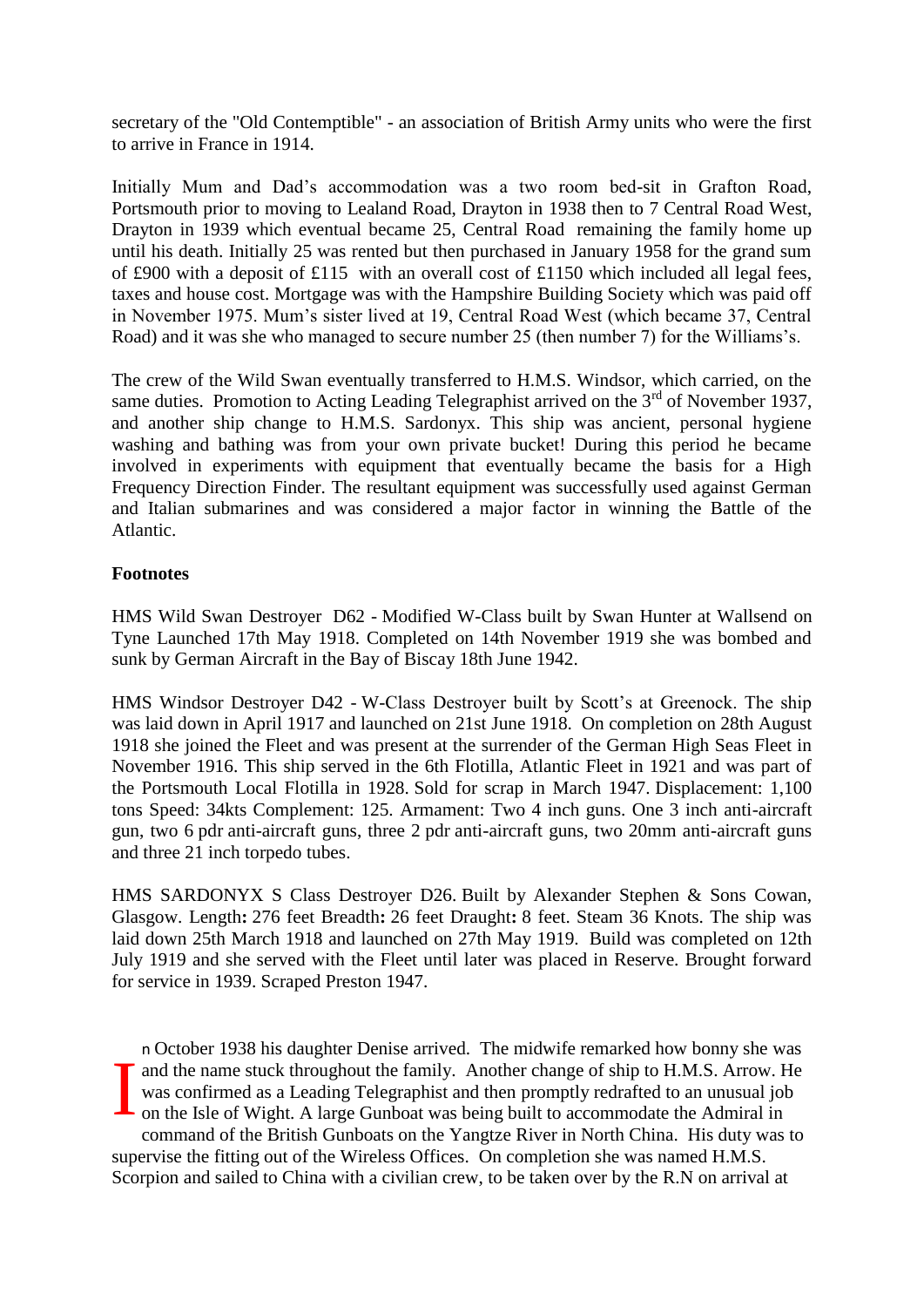Hong Kong. Fortunately my presence was not required and I returned to the Naval Barracks in Portsmouth, the eventual crew ended up as Japanese prisoners of war for most of the 2nd World War.

#### **Footnotes**

HMS Arrow H42 an A Class Destroyer Built by Vickers Armstrong at barrow and launched 22nd August 1929. Initially serving in the Home Waters, before being transferred to Gibraltar and the Mediterranean, and was damaged beyond repair in [Algiers](http://www.godfreydykes.info/wiki/Algiers) harbour in 1944 when an [ammunition ship](http://www.godfreydykes.info/wiki/Ammunition_ship) exploded. The hulk was finally being scrapped at Taranto Italy May 1949.

HMS SCORPION (J.S. White & Co., Ltd., Dec. 20, 1937). Displacement: 700 tons. Complement 93. Dimensions: 200 (pp.), 208 3/4 x 34 2/3 x 5 1/2 feet. Guns: 2-4 inch, 1-3.7 inch Howitzer, 2-3 pdr. 10 smaller. Machinery was Parsons geared turbines. H.P. 4,500 = 17 kits. Fitted for service as Flagship on Yangtze. HMS Scorpion reached Shanghai in 1937 and replaced HMS Bee as flagship in 1938. She was never able to proceed to Hankow because of a Chinese blockade on the Yangtze consisting of sunken vessels and mines. She sailed for Singapore in December of 1940 and was sunk by Japanese bombs a little over a year later. Scorpion was sunk somewhere in the vicinity of Muntok (Banka Island) near Singapore on February 12th or 13th 1942. A report from the Mata Hari which picked up five of the Scorpion's crew who had been swimming in the water for over five hours. The Mata Hari surrendered to the Japanese later that night at the mouth of the Moesi River which flows into Palembang. The actual specifics of the Scorpion's demise appear to be that she was damaged by aircraft on February 9, 1942 and later sunk by a Japanese destroyer at the Banka Straits three to four days later.

n the 22nd of March 1939 Dad received a draft chit to join H.M.S. Dainty. A destroyer attached to the British China Fleet. He was devastated! This was to be his first break from his own family, an experience he shall never forget it took a very long time before he could recover from homesickness. A long trip on a P&0 Liner SS Rajputana eventually found him in Hong Kong Naval Base. (SS Rajputana, 16,568 Tons, became an Armed Merchant Cruiser - HMS Rajputana - which was torpedoed and sunk  $13<sup>th</sup>$ April 1941 off Iceland). The eastern horrible smells, the constant spitting, the strange noises, the clatter of Chinese Clogs made his feelings for the Royal Navy very very low. "Oh! How depressing life was at this stage". The constant worry for his family who were living on a very limited income was almost unbearable. O

Eventually he joined the ship and the companionship onboard and plenty of work enabled him to settle down a little. The wireless office was extremely busy, at one stage it was a case for the single operator to man three communication channels at the same time, one on each earpiece and the other on loudspeaker. "Impossible at times but overall it was coped with". Duties as pirate patrol, wireless guard ship at Shanghai, and a spectacular regatta at Wei Hai Wei in North China, helped the first six months of this commission to pass very quickly.

The duty at Shanghai was extremely interesting the ship acted as a communication link for the gunboats stationed at various towns on the 4000-mile long river known as the Yangtze (now Chang Jiang). The gunboat's equipment consisted of antique spark transmitters, which had limited range, necessitating all messages being relayed between the ships up and down the river. It was amusing to listen to the operator's constant banter. The Diplomatic Service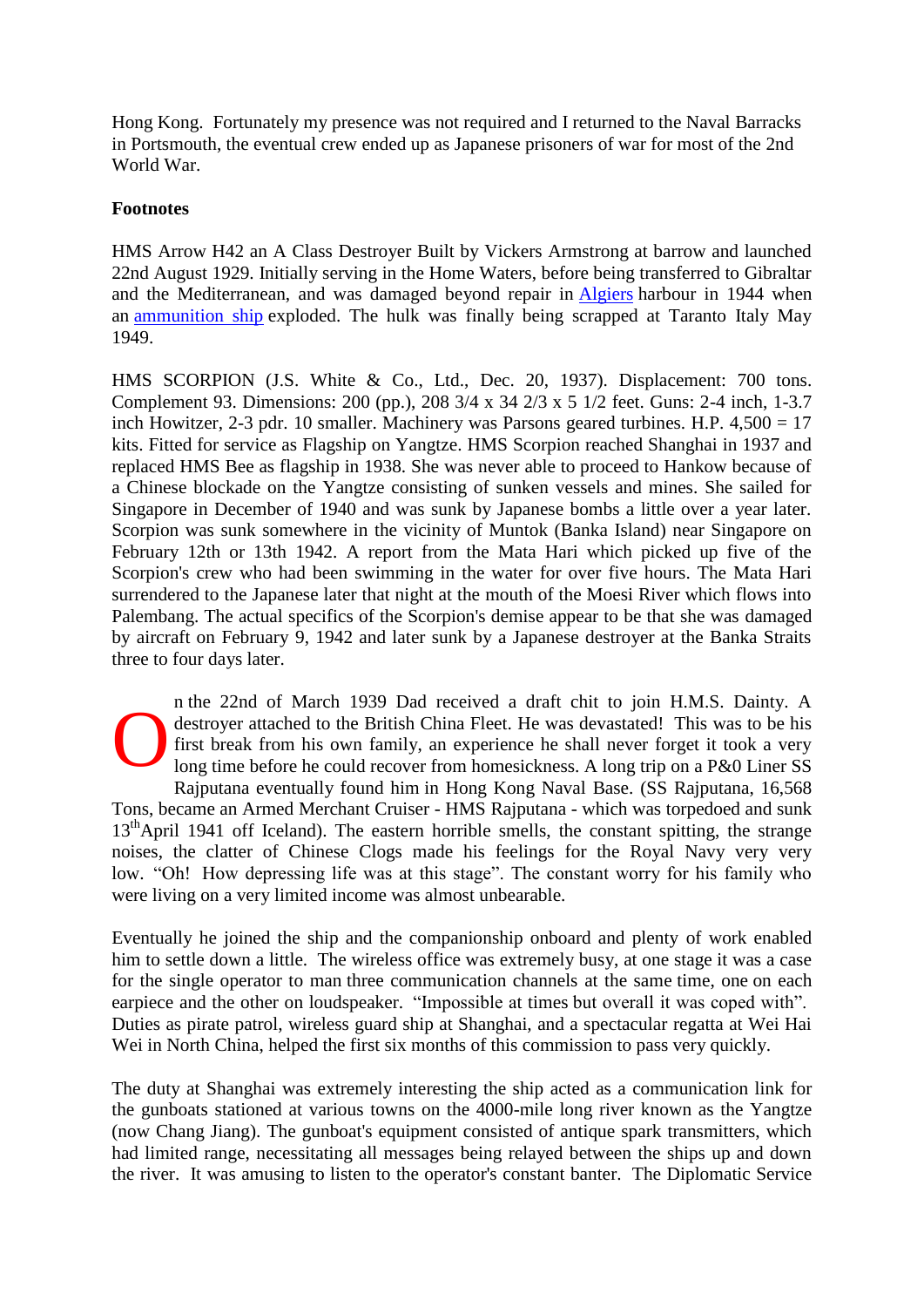also used the Gunboat's wireless facility. Another radio duty was to maintain contact with the Army Headquarters Peking (Beijing). No emergencies arose during their period of duty. It was noticeable at the time how the British Fleet seemed to have complete freedom in Chinese territory as if China was a part of the British Empire.This situation remained until the Japanese invaded China, and then restrictions were imposed as they moved southwards. Minor incidents occurred between British sailors and the Japanese military, one rumoured incident where a Japanese flag was lowered and watered, threatened to become a major National Incident.

On the 1st of June 1939 he was promoted to acting Petty Officer. It was about this time that the authorities gave permission for the marriage allowance to be paid to men under the age of 26 years. Suddenly his income was trebled! Money worries about the care of my family were therefore very much lessened. During September the ship was docked in Hong Kong and it is of interest that the method of docking used was to pull the destroyer up a slipway using a huge wire rope - a most unusual method for a fairly large ship. Mid September saw the rather expected declaration of the Second World War with Germany.

The ships first duty was to round up the special Naval Parties protecting Diplomats in Consulates at ports along the China coast. Eventually the whole flotilla was recalled for service in the Mediterranean for convoy duties, arriving at Malta on the 1st of November 1939. One particular escort duty was to take 12 motor gunboats from Malta to Marseilles so that they could return to England via the French canal system. This entailed refuelling them at Tunis and Ajaccio in Corsica. Unfortunately, during the second leg, they met a force nine gale which severely damaged a number of boats and they had to be destroyed. The seas were so rough that radio communication with Malta was impossible due to the waves earthing the Transmitter's Aerials. His son Robin was born in November 1939. After some minor escort duties he was then drafted to H.M.S. St Angelo for duty at Malta's wireless station.

This did not last very long as a call for a reduction in staff resulted in a draft chit home as he was the only Petty Officer.(P.O.) who did not have his family in Malta. Father travelled by troopship to Marseille then by train to Cherbourg for a Ferry over to UK. Travelling thorough France as the Germans were advancing was pretty dicey but Father was amazed to see the French Army with Horse Drawn Guns travelling to the front and at that time he realised they did not stand a chance. Several British Soldiers were also on the Train/Ferry journey and as the Ferry was travelling as fast as possible in rough waters so as to evade U-Boats, which was a constant threat in the Channel, many were violently sea-sick.

After 10 days leave with his family, who had been evacuated to a cottage near Exeter, Newton St Cyres Crediton, Devon. Father said this was a bit of a disaster as my Mother plus my sister and self were there as well as my Grandmother, plus Auntie Peg with three kids and Aunt Molly with two - it was bedlam and the women were always bickering.

He did make another trip to see the family either at Exeter or Sherboure (where the family moved to as the German Bombers visiting Plymouth flew over Exeter and were apt to drop loose Bombs). On this visit he left the ship in Plymouth (the Atherstone) with special leave granted by the Captain however on returning to Plymouth the ship had sailed but Dad, being a Communicator, knew the ship was to head for Falmouth so he made his way there and met up with ship. The Captain was highly delighted congratulating Dad on his initiative.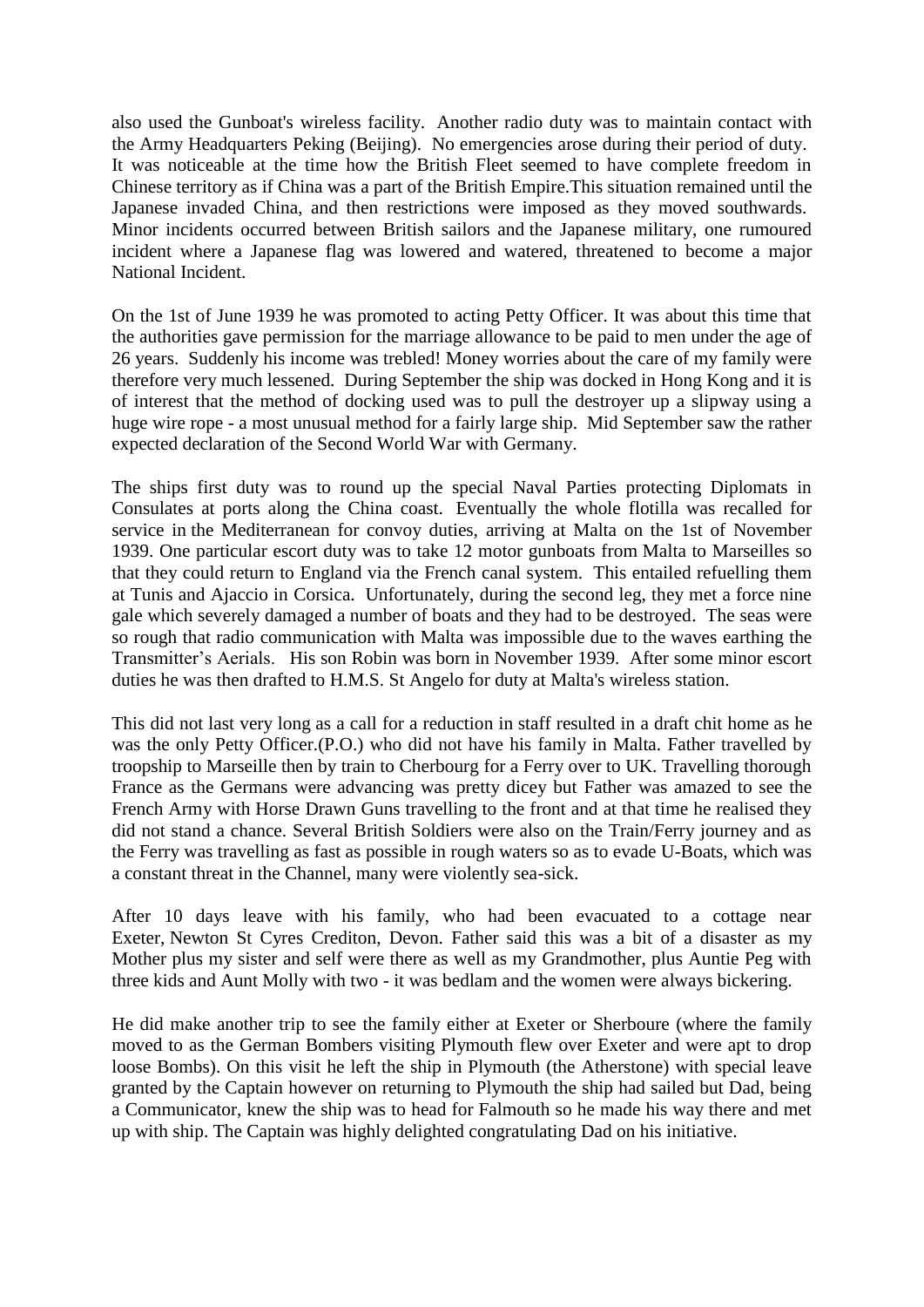He received another draft chit this time to an unknown vessel only identified by a job number. He was not at all happy having heard a buzz that it was a submarine. It was not until his arrival in Birkenhead did he discover it was a new type of escort destroyer, HMS Atherstone. L05. After the ship was accepted by the RN the ship sailed to Scapa Flow for a period of 'Working Up" i.e. efficiency training. Their first operational duty was to proceed to Norway to escort a number of damaged ships back to the U.K. the result of persistent aerial attacks whilst in Norwegian waters. He was accommodated in the After Mess being a Petty Officer.

First Atlantic convoy trip was disastrous. In fact dangerous, it proved that this type of ship was not able to master the dangers of the Atlantic Ocean weather. The ship had been fitted with some type of stabilisation which almost caused the ship to capsize in the rough Atlantic seas scaring all aboard, including the Captain, the ship therefore returned to harbour where a quantity of pig iron was added to the ships bilges in order to make it more stable. Consequently the ship's operations were confined to the English Channel which meant escorting convoys along the South coast. (Usually 3 or 4 small coal burning freighters as Churchill insisted these convoys took place so as to show the Germans that the English Channel was just that).

Again the first trip was disastrous as the ship was badly damaged. Hit by three German divebombers resulting in the loss of eleven members of the crew. It was frightening, the wireless office door was blown out and the only escape route was through the Boiler Room. (a miraculous escape as Dad and another Telegraphist had to go back for their Life Jackets which saved then from the blast that blew out the office door). Almost sinking the ship was towed back to Chatham Dockyard for repairs and decommissioning. He remained with the ship with a skeleton crew for the docking period, which stretched for a period of three months. Chatham was in the German flight path for the bombing of London and it was not until they invaded Russia did we have a complete nights sleep. In fact the ships guns joined the anti-aircraft barrage. Dockyard workers stood by when the ship's Guns were engaged on enemy aircraft as the firing caused the ship to vibrate shaking loose the blocks supporting the ship in the Dry Dock. The Dockyard Workers were on hand constantly replacing these supports during any firings.

Eventually a new crew arrived and although he was prepared to leave the ship his relief was despatched back to Portsmouth and he had to remain, "I was not very pleased at the time". (He was not happy about this bearing in mind previous experiences aboard and despite trying to tell the new crew just what to expect they would not listen , told him to stop dripping! but on the first convoy they soon realised just what he meant!) Another working up period at Scapa Flow then back to hazardous duties along the English Channel and weekly trips through the Dover Straits, to face constant air attacks, shelling from the French coast, possible E Boat attacks and the presence of German mines, made life more than interesting.

Other duties carried out were, escorting fast mine layers to the French coast, investigating shipping movements off the Channel Islands (which resulted in the sinking of two German ships as they sailed out from St Hillier in Jersey) rather a murderous affair, acting as bait to ambush enemy aircraft and escorting the Commando force to the French port of St.Nazaire  $27<sup>th</sup>$  March 1942.

This force consisted of an ex-American destroyer (USS Buchanan DD131 leased to UK under the Bases for Destroyer Agreement) HMS Campbeltown, a high-speed Motor Torpedo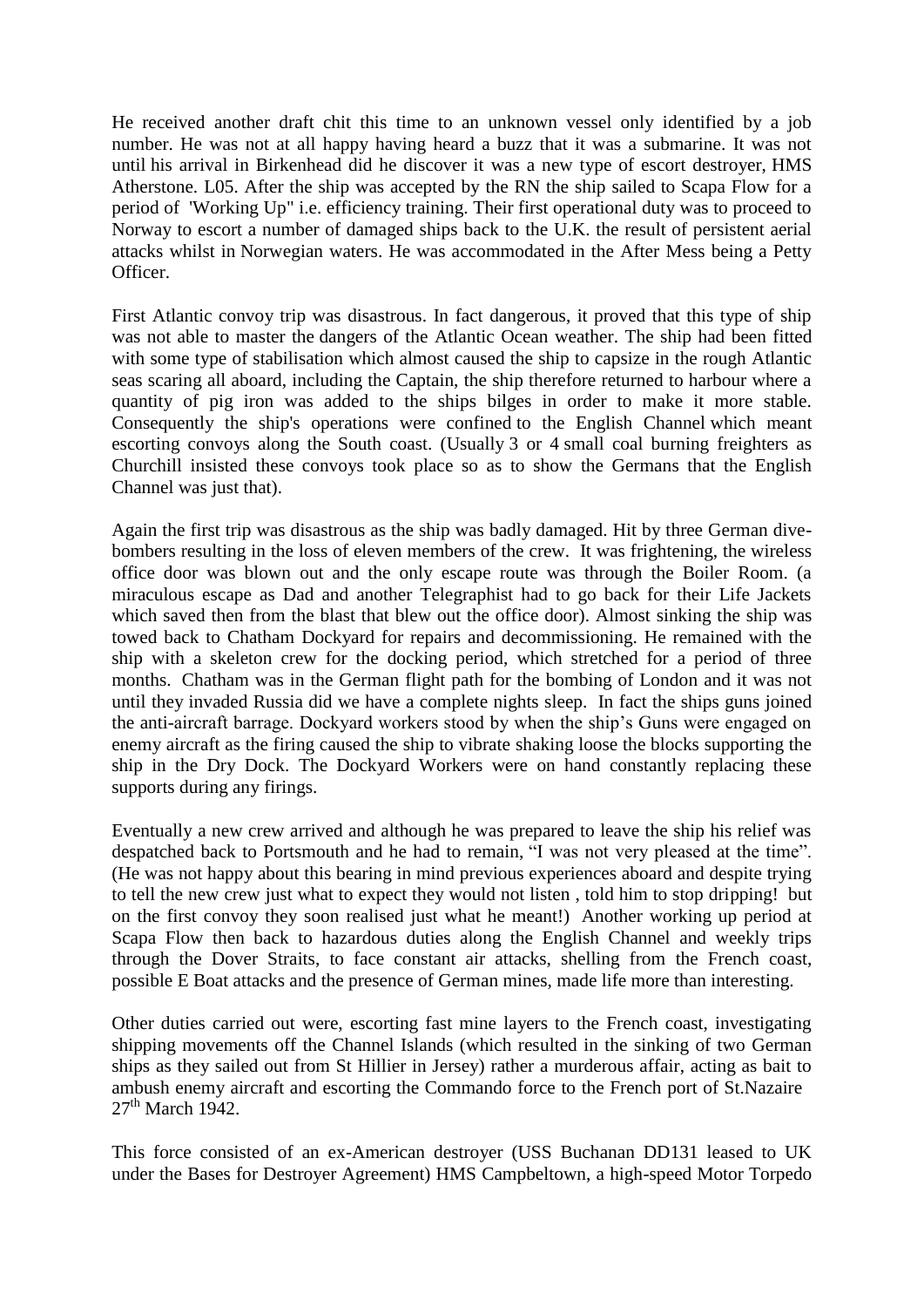Boat, a Motor Gunboat and sixteen Motor Launches together with two escorting destroyers – Atherstone and Tynedale. The force sailed from Falmouth (flying the German flag - Cambeletown had been converted to look like a German Destroyer) and on passage attacked a U-boat as well as interning a number of French Fishermen for security reasons (sinking their Trawlers which they did not seem to object - the crew came back to the UK with the Atherstone after the raid was completed. The idea of interning the fishermen was to ensure that the Task Force movements were not reported).

The Campbeltown was full of explosives and was intended to ram the Dry Dock in St Nazaire harbour thus depriving the Germans of a major docking facility on Europe's Western Seaboard. The Torpedo Boat was to torpedo the bomb proof U-boat Pens, the Motor Launches were to evacuate the survivors. The Campbeltown also carried a number of Commandos who were to destroy dock pumping gear etc. Unfortunately the planned air attack, to provide a diversion, could not take place owing to low clouds. In fact the RAF did circle overhead which only alerted the Germans that something was up. The operation was a complete success but the number of casualties was extremely high. The two escorting Destroyers picked up survivors outside the harbour and the damaged boats were destroyed.

The return journey began with an encounter with four German destroyers, shots were fired but with help of smoke made by both sides, contact was lost. At this stage of the events the Navigating Officer gave the wrong position for the POTel (Dad) to report only to correct it when the signal had gone – Dad swore at the Navigating Officer over the Voice Pipe and consequently received a minor ticking off by the Captain Lt Commander (Ginge) Jenks. (At a later time Jenks discussed with the Yeoman and Dad about forming the St Nazaire Society as the raid was so memorable however Jenks took umbrage when the Society was formed and the Escorts were only able to become Associated Members.)

Aircraft attack was continuous throughout the journey. On one occasion a Junker 88 was attempting to attack Atherstone but a RAF Beau fighter engaged it eventually both planes collided for which there was no survivors (apart from Atherstone). Reason for the collision remains a mystery – either the Beau fighter Cannons jammed and the Pilot decided to ram the Junker or another theory is that the Cannons on the Beau fighter were so powerful that when in use they caused the aircraft to slow but on cease firing the aircraft would speed up and this probably caused the collision with the Junker. (This scene was witness by Dad as he was on the upper deck at the time).

The Ships Company were delighted to see the Beau fighter as to them the RAF was always late but were just in time on this occasion. The Atherstone did alter course to look for survivors of the aircraft but were ordered back in line by the Tynedale (the Groups Senior Ship). The escort was reinforced with two more destroyers – HMS Brocklesby and Cleveland - the German ships were not seen again. Tactical manoeuvres also enabled the force to escape from a large air attack that was unable to find it. (When clouds came over ships altered course but then reverted to original - wrong - course when clouds cleared thus confusing the Germans).

Dad also said that they carried many of the wounded back to the UK and the doctor (MO) on board at that time had a terrible task as he did his best to tend them but many died on him and he was distraught - my contact with Christine Hamilton was an attempt to establish whether this was her father (Dr Ted Holman) but it appears that whilst he has crossed the bar he was a most modest man and did not talk much of his war years however they are looking for his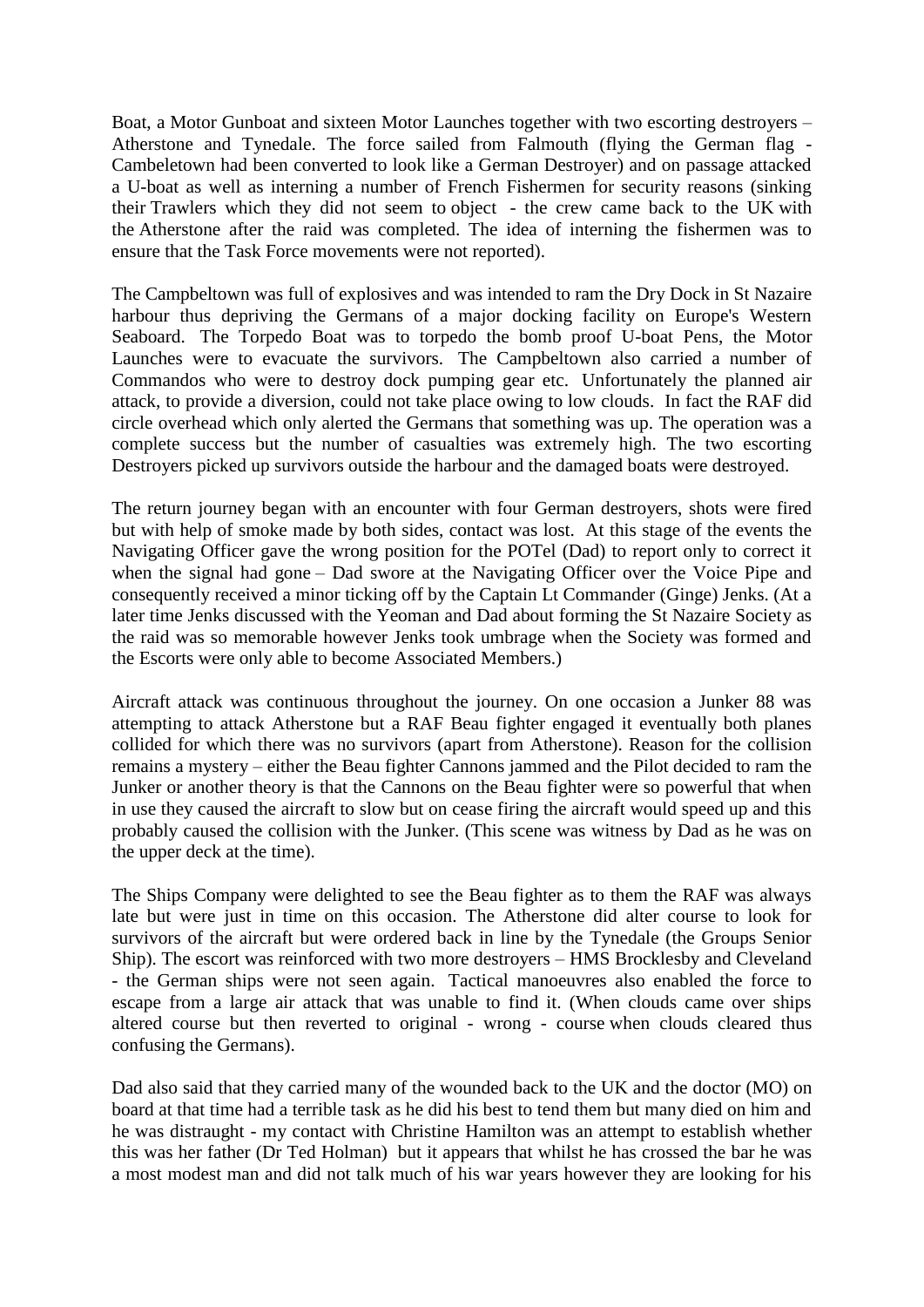RN records but have since heard that it was probably not him. (He did serve on the Atherstone but maybe the first commission with Dad). It was more likely a Surgeon-Lieutenant Johnstone Dickie, RNVR who was awarded the DSC for his part in the Raid. Dad knew the 'Doc' well and was quite friendly with him:

(a) because the MO was also the Crypto Officer - who would work with the Comms man – Dad

and

(b) because the Sick Bay was opposite the Wireless Office.

All wounded from MGB 314 were transferred to Atherstone together with Crew and Commando Complement of ML 156.

At Plymouth numerous ambulances with some cheering greeted them as the casualties were disembarked. During this period Dad was twice Mentioned in Despatches and awarded the Croix de Guerre with Vermilion Star - the actual event which resulted in the award was never revealed to me by Dad..

(Croix de Guerre: Eligibility - Military Personnel Only, often bestowed to members of allied countries - Awarded for individuals who distinguish themselves by acts of heroism involving combat with enemy forces).

The Captain of the Atherstone was unhappy about the rear ship's mast which hampered the rear gun coverage and Dad re-designed the Ships aerial system which was the main reason for the rear mast and Dad's design meant that the mast could be removed. The design was forwarded to the Admiralty for approval but it was turned down – however the Captain did authorise the modification on the Atherstone – a modification which eventually accepted by the Admiralty and became the standard for all Hunt Class destroyers.

#### **Footnotes**

This story was submitted to the People's War site by CSV/BBC Radio Nottingham on behalf of Henry Scott with his permission.

I was an ordinary signalman in 1942 at the time of the St Nazaire raid. In March 1942 I was sent down to Devonport to pick up the destroyer HMS Atherstone, which was to be part of the fleet assigned the task of blowing up the dock gates at St.Nazaire. St Nazaire was an important port for the Germans because it was the only dock available on the Atlantic seaboard, which was able to accommodate the Tirpitz and also U Boat pens were located there from where U-Boats would attack our shipping in the North Atlantic. St Nazaire lies at the mouth of the river Loire and in March 1942 the two destroyers Atherstone, which I was to sail on, and Tynedale joined the rest of the fleet at Falmouth. As far as I can remember there was a motor gun boat, a number of motor launches full up with troops and a ship called a block ship which was a converted American destroyer. Most American destroyers have 4 funnels and we noticed once coming into Devonport a ship alongside a jetty being converted and it had originally 4 funnels but they took two off to make it look like a German destroyer. We later found out that this altered destroyer was to become the block ship, which would be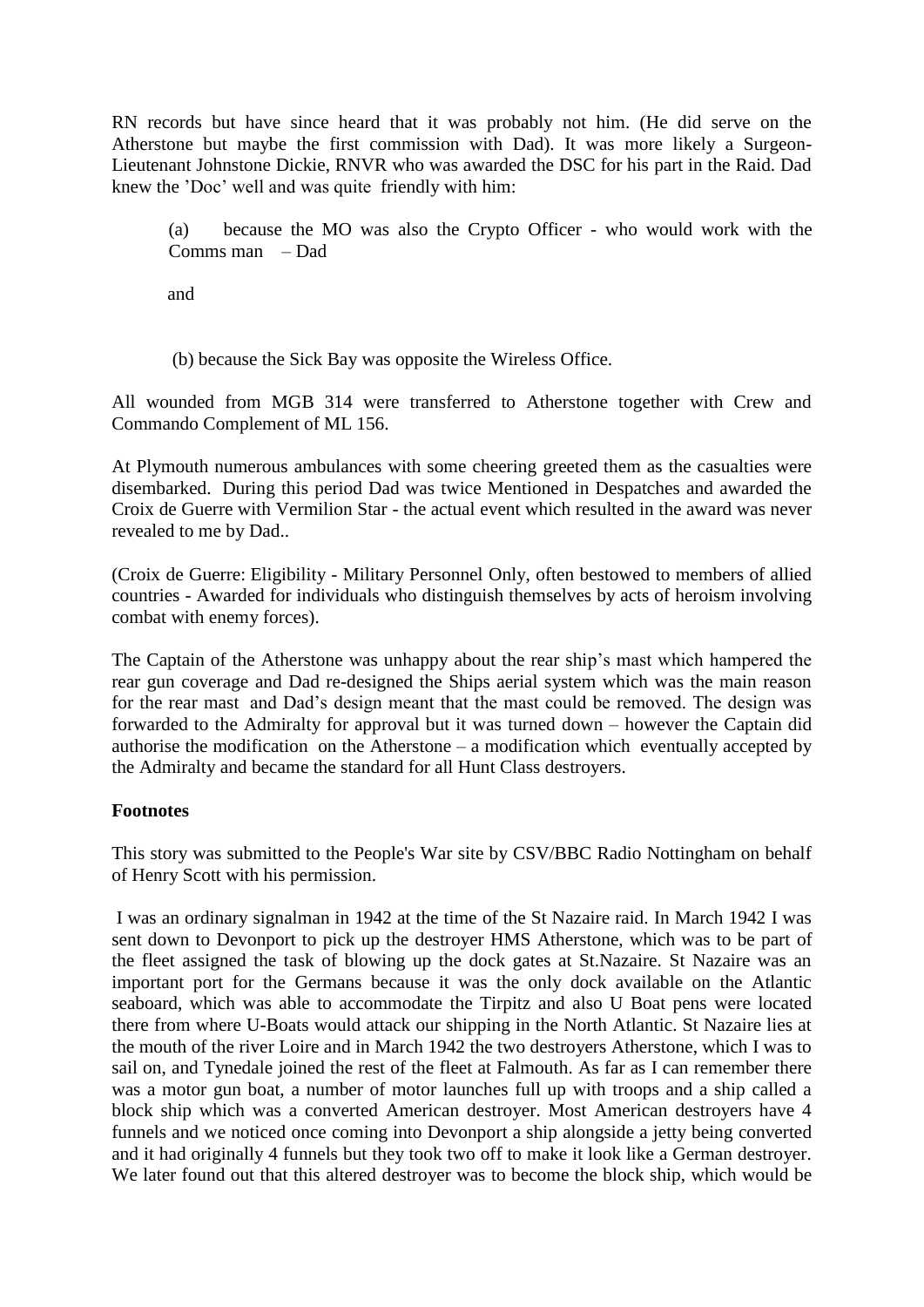used to ram the dock gates at St Nazaire and later explode. Before we set sail there were a terrific number of signals going from one ship to another and a sense of excitement and also a certain amount of nervous anticipation of just how successful the raid would turn out to be and how many of us would be coming back in one piece.

Eventually on a Sunday afternoon at about 2pm we set sail from Falmouth, crossed the channel and headed into the Bay of Biscay towards St Nazaire. Now in the Bay of Biscay we saw a fishing boat and we sent a boarding party to interrogate the sailors. I remember seeing a fisherman coming out of the hold of the boat with a brand new suit on a hanger and I thought whatever happens he's not going to lose that new suit! So we took all the crew off and sank it. Sinking it was necessary because we could not be sure that whoever was on the little boat would not have got in touch with the Germans and given our position away. We also saw a conning tower of a U-Boat so dropped depth charges where we thought the submarine was but we could not locate it. So we sailed on and reached the mouth of the Loire and all the motor gunboats/launches went on up the mouth of the Loire while the destroyers waited outside the entrance to the Loire, standing by ready to pick up any survivors. At one point during our wait I was on the bridge of the Atherstone when I heard a whistling sound. Suddenly German shells from destroyers went flying over our heads and dropped a little aft but fortunately missing the Atherstone! Our captain, Lieutenant Commander Jenks laid a smoke screen, which involved pouring oil on the fires down below, which created thick black smoke which concealed our position.

After a few hours, once we had picked up survivors from the raid we left the mouth of the river Loire and headed for home. I remember being on the bridge and looking back as we sailed away and seeing a solitary motor launch, empty fortunately, with a German plane hovering over it. Suddenly the Germans dropped a bomb smack on it and blew it to smithereens. We returned to England with the Tynedale, both of us carrying wounded men. There was one memorable incident on the journey home in the Bay of Biscay when German planes came across and one bomb fell incredibly near on our port side. Then a Heinkel plane came down our port side and the plane turned in to drop a torpedo. The Yeoman said to me 'right Scottie, man the port Lewis'. So I went over and opened up with tracer bullets, which went dead on the plane. 'Good shooting Scottie!' the Yeoman said to me and the plane turned away. It probably wasn't my shooting which turned him off us of course, rather the larger guns, the Pom Poms and Oerlikons which were all having a go at him alongside my Lewis gun. All the same I was proud of my effort and surprised at how accurate I was! We then returned to England as quickly as possible to get the wounded to a hospital.

#### **Footnote**

#### H. M. S. A THERSTONE ( $L$ 05)

Type I HUNT-Class Escort Destroyer ordered from Cammell Laird at Birkenhead and the Lead ship of the Class. She was ordered on 21st March 1939 under the 1939 Build Programme and laid down on 8th June that year. Launched on 12th December 1939 she was the second RN warship to carry the Name, previously used by a minesweeper in 1916. Build was completed on 23rd March 1940 and when inclined her stability was found to be unsatisfactory. The major changes made included landing one of the three 4in Twin mountings (X position aft), addition of permanent ballast and reduction of top weight. Subsequent ships were modified to correct this design weakness. In March 1942 this ship was adopted by the civil community of Long Eaton, Derbyshire after a successful WARSHIP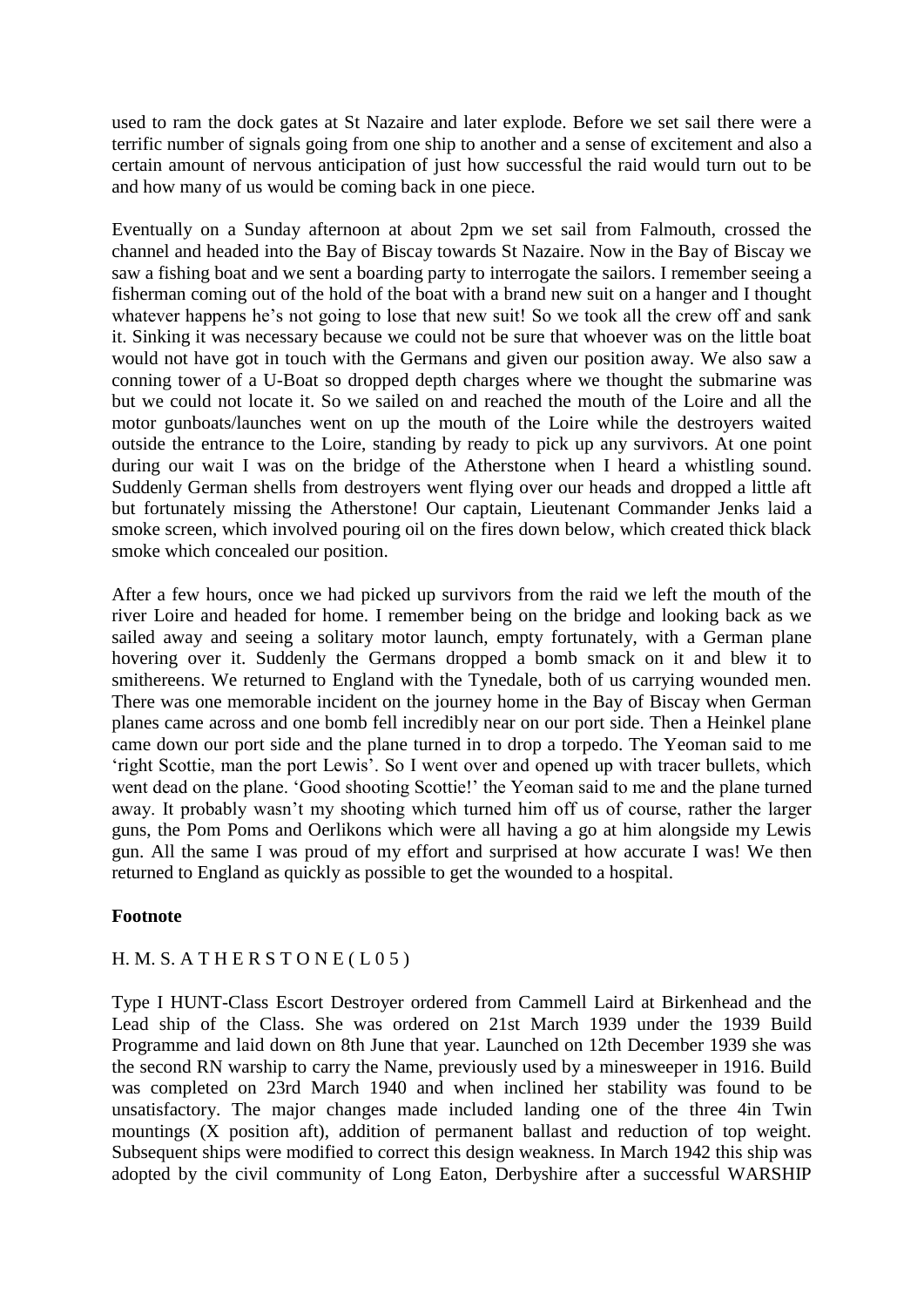WEEK National Savings campaign. In October 1945 she paid-off and was reduced to Reserve status. After eight years laid-up in Reserve Fleet at Portsmouth she was transferred to the Reserve Fleet Division at Penarth. The ship was placed on the Disposal List in 1957 and sold to BISCO in November that year for demolition by Smith and Houston at Port Glasgow. She arrived in tow at the breakers yard in the Clyde on 25th November 1957.

n the  $4<sup>th</sup>$  of June 1942 the ship was decommissioned and he was drafted to the Signal School-HMS Mercury and from there it was on to a training camp at Ayr in Scotland (an ex Butlins Holiday Camp) for instructional purposes, HMS Scotia "Oh what a welcomed relief!" So began the first preparations for the eventual invasion of France - the training of young Telegraphists. It was thought that a large number of Telegraphists would be lost on the D Day Landings and as such a large training programme was instigated so as to train 3000. As it turned out only 30 Telegraphists were lost during the Landings and as a consequence there was many a Tel going spare and they were allocated to various other tasks. Fathers promotion to Chief Petty Officer was received on the 21st February 1944 together with a new category Wireless Instructor First Class. O

This period ended in September 1944 and it was off to the Far East to join a Flotilla Leader-HMS Rotherham. After the long trip to the Ceylon naval base I was suddenly "Shanghaied' to join HMS Haitan, a coal-burning vessel used originally as a small passenger ship along the China Coast. Thus began the most bizarre experiences of my whole naval career.

Firstly the ship had to be fitted out with enough wireless equipment to enable it to act as a landing ship headquarters. Power to be supplied from large generators fitted on the upper deck. The first class dining room and stairway was converted into an Operations Room. After embarking an Army Section and a flight of RAF personnel, the ship sailed from Colombo, proceeding at six knots for a landing exercise at Yuhu beaches, near Bombay. Finally, after successfully getting all the equipment to work, the ship sailed for Colombo. Although, before the anchor was weighed the native crew mutinied, but with the help of signalmen and telegraphists and a hosepipe to quell the angry natives, the ship eventually sailed. It appeared the crew was not enamoured with the ship's future operations.

On arrival at Colombo British sailors and stokers replaced the crew (these RN personnel were spare bodies in Colombo some straight out of Detention Quarters). The native crew were taken away, each escorted by two Royal Marines, to an unknown fate. Then off to Burma at a steady four knots and an armament provided by the Army's rifles, to carry out the duties of a Landing Ship Headquarters and to control troop landings on the Burmese coast. (Dad took on the role of Beach Master - with a badge of office a Walking Stick used with aplomb!) After a number of successful operations, a modern Landing Ship Headquarters - HMS Bulolo, the Communications HQ Ship from Gold Beach of the Normandy landings - took over our duties.

One memory father has on the Haitan that the mess caterer always included three prunes for all mess members breakfast every day. Most of the sea time was spent playing bridge with other senior rates.

Before sailing from Burma I was employed on the fitting out and manning of a small landing craft to act as a wireless link for the troops landing at Rangoon. This proved to be quite an adventure. On entering the mouth of the river Irrawaddy the escorting landing craft was mined and we ended up beached at Elephant Point and in contact with Ghurkhas. (In actually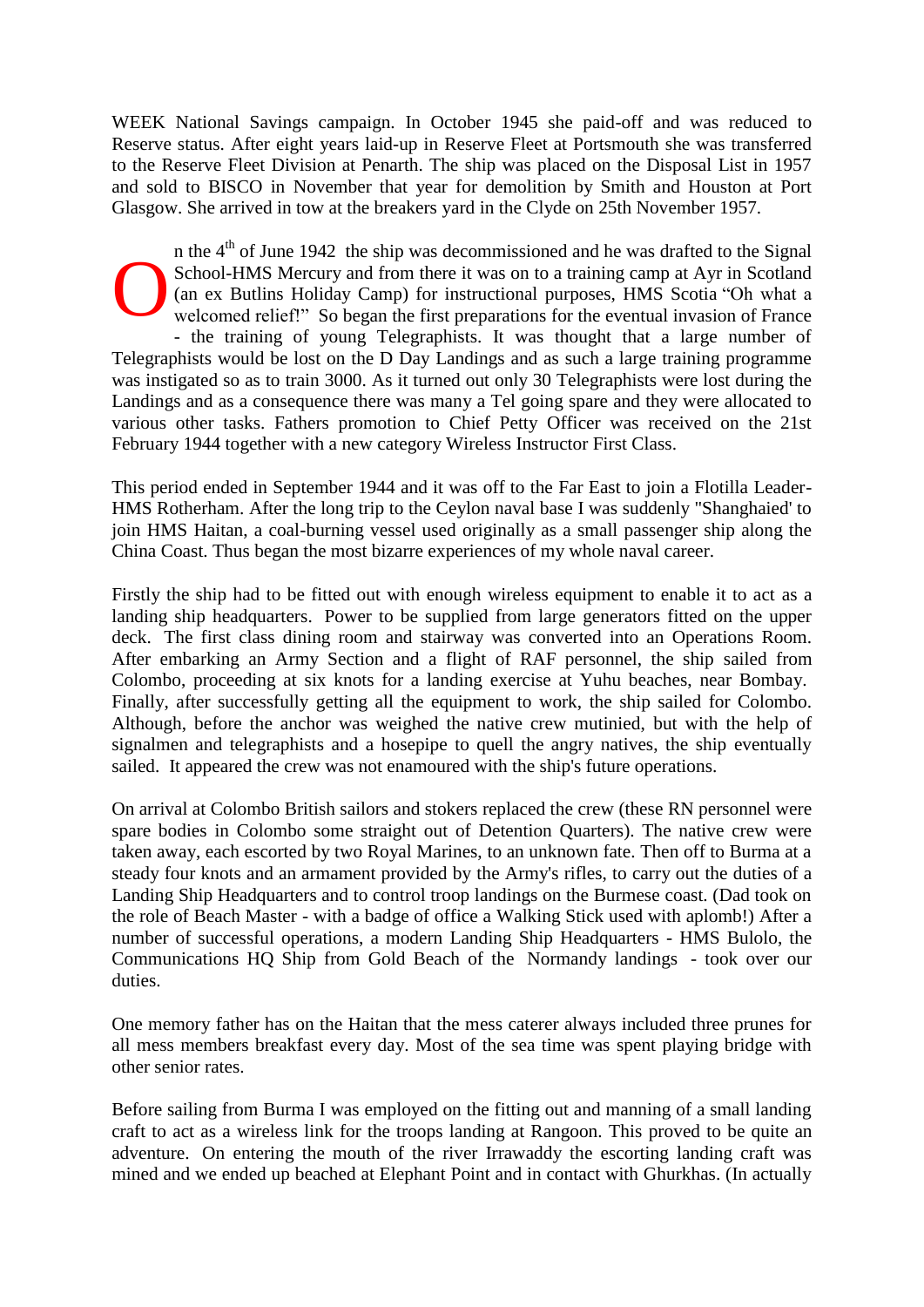fact the Naval Party was in Rangoon before the Army and the Naval Lieutenant of the group wanted to hoist the White Ensign but decided against it as he did not want to upset the Army when they arrived - however when they did arrived they were not too happy anyway). When they did arrive a tall ginger headed fiery Colonel commanding the paratroops was enraged, claiming that friendly forces had bombed them. Luckily only one man was injured but none the less an unwelcome experience.

The required wireless operation was very successful. 1t was during this operation we received the news of VE day, wonderful! Our war worries for the family was over. From there I was shipped back to Bombay to join the combined operation signal school at Bandra, about 20 miles by rail from Bombay (now Mumbai). Quite a pleasant place except for the presence of numerous vultures that fed on the bodies of Indian Peasants placed on a tower locally. The school was called HMS Braganza 3. All the wireless equipment was removed from HMS Haitan and fitted into a number of trucks. A new unit was formed to be known as a Mobile Support Control Unit who's duty was to relieve the Landing Control Ships on D plus 3, i.e. three days after the initial landings.

Thus I became Chief of Naval Party 2441, immaculately dressed in Jungle green. And fully trained in the use of the pistol, rifle, Sten gun and bush knife. My St Vincent training turned out very useful indeed! With the help of a Royal Marine group we learnt how to "Live off the land" and to survive in the jungle. Actually being such a change of environment it became very enjoyable.

Then it was back to the war, the unit together with its 20 or so trucks were sent to an extremely large Army Camp to join a very big invasion force, After the motorised units were made watertight we boarded a "Liberty" merchant ship and sailed with a large convoy eastwards, It was very spartan onboard. We were packed into holds at various levels, no sleeping accommodations other than using mats. We shared a level with a section of Sikh troops, which gave us a lot of interest, but they brought their meat ration with them - live goat! Our meals were very good indeed served from wooden boxes marked Pacific Rations.

Approaching Malaya we received the wonderful news that our war was now over, but the planned landing operations would still be carried out. Warnings were given that sections of Japanese might not know of the cessation of hostilities so care was still necessary.

This unit was landed in small assault craft just as the monsoon rain arrived. We were disgorged in rather deep water and being clothed and armed up most of the young lads found it very difficult to reach firm ground. After spending the night on the beach huddled up under monsoon capes we forced marched inland a few miles and settled in a small ship building complex to await the arrival of the trucks. The whole communications outfit was set up successfully except for the aerial masts erection party who, whilst hoisting the second mast ran into a Hornet's nest, they've never moved so fast in all their lives. During the brief stay here we met numerous snakes including a Python, a large group of orange O-rang-ou-tangs and shared a river with Crocodiles - until the first sighting!

Eventually the whole unit had to move to Singapore Island to take over Sembawang Airport which had been occupied by the Japanese equivalent to the Fleet Air Arm, they insisted on turning over to a Royal Naval Unit. British and Australian prisoners where subsequently released. They were all in a very poor shape and the medical authorities quickly moved in to remove them for hospitalisation.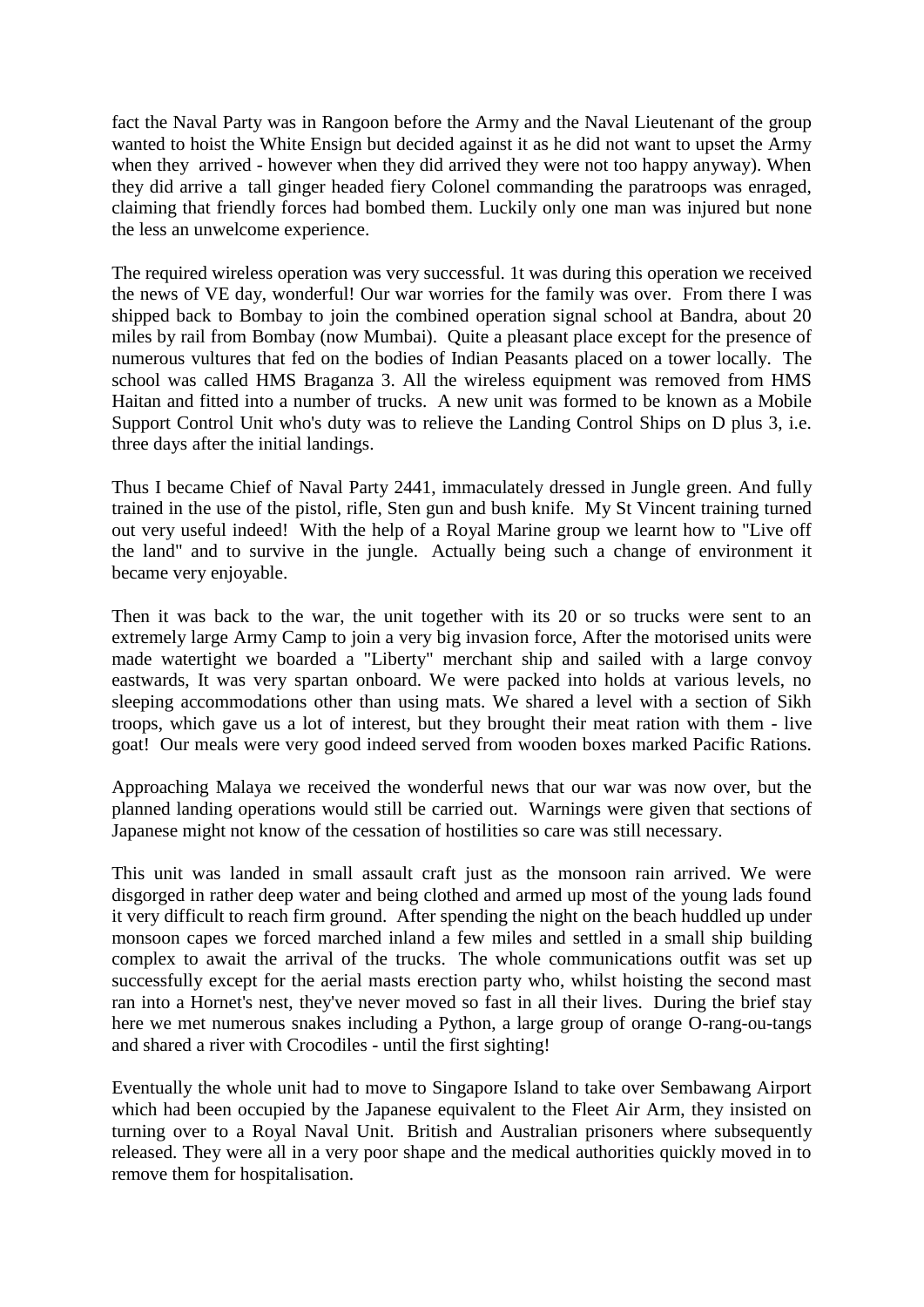The Mobile Support Unit (NP2441) was now disbanded and so we rejoined the Navy.

My next move was to the Headquarters in Singapore itself and using the equipment from the trucks (ex Haitan) set up communication links with the Admiralty and Headquarters in Ceylon. This had limited success so off we went to the north of the Island and took over a Japanese transmitting station, quite a massive affair hidden in the midst of a rubber tree plantation. It proved a complete success. Initially we had a crew of 12 Japanese, 6 Chinese, 4 Malay drivers, 4 Dhoby women, 2 Italians, a section of Sikhs as sentries and 14 British Naval wireless men. Life became very complicated, in addition to my regulating and technical duties, I became medical advisor! - Aspirins were my saver. Was quite happy until the women started bringing their children to me, then I became very squeamish, they were all suffering from the lack of their rice diet, so they had to be despatched to the doctor at the Naval Base. From then on I had very good liaison with a proper doctor! And began to enjoy my work once again!

A new wireless transmitting station was built at the Naval Base and we became redundant, so on the 10th of July 1946 my duties in the Far East ended and a draft chit home was eagerly accepted. During the period I was with the Naval Party my daughter Marjorie was born in June 1945. After the usual Foreign Service leave I joined H.M.S. Mercury - the Naval Signal School at Leydene near Petersfield for instructional duties.

### **Footnote**

**HAITAN** (1935 - 50) Douglas Steamship Company. Built by F Schichau, Danzig for Russian Volunteer Fleet Assoc., and Vladivostok for Vladivostok/Shanghai trade as OREL. 9/14 armed and commissioned as auxiliary cruiser (training). 1917 put in to Hong Kong after political differences among crew. 1/20 escaped from Vladivostok - 2/20 arrived at Calcutta via Shanghai and Hong Kong with refugees and 300 naval cadets. Temporary employment in Saigon rice trade to pay off debts and buy coal to reach Mediterranean - 8/20 arrived at Dubrovnik. 10/20 decommissioned and returned to RVFA (White Admin., Paris). 8/21 sold to New York, Newfoundland and Halifax S.S. Co. Ltd, (C.T. Bowring and Co. Ltd mgrs), Liverpool. Renamed SILVIA. Refitted on Tyne and converted to oil fuel. 1922 entered New York/St Johns trade. 1926 assisted disabled KENTUCKY. 5/12/26 damaged in explosion of tanker AGWISUN in New York. Late 1928 sold to Bermuda & West Indies S.S. Co. Ltd (Furness Lines), Bermuda (same service). 9/34 sold to Williamson & Co., Hong Kong for 8,000 pounds with delivery at New York. 1/35 transferred to DSSC and refitted at Hong Kong. 5/35 renamed HAITAN. 2/6/39 strafed by Japanese aircraft at Foochow. 25/7/39 damaged by mine off coast of Fukien. 1940 chartered to British India S.N. Co. Ltd for service in Bay of Bengal. 8/11/41 commissioned by R.N. for use as depot ship at Rangoon - later Trincomalee. 6/46 returned to DSSC. 23/12/50 Hong Kong registry closed on sale to local breakers.

n the 20th of April 1946 it was off again, this time to H.M.S.Duke of York the Flagship of the Home Fleet. At first this duty was hard work but became very interesting. A long cruise to the West Indies was great, Barbados, Trinidad, Antigua and Jamaica were visited and the crew was made extremely welcome, in fact the hospitality was overwhelming. Then final visits to Bermuda and Norfolk in Virginia USA completed a pleasant and an excellent cruise. O

#### **Footnote**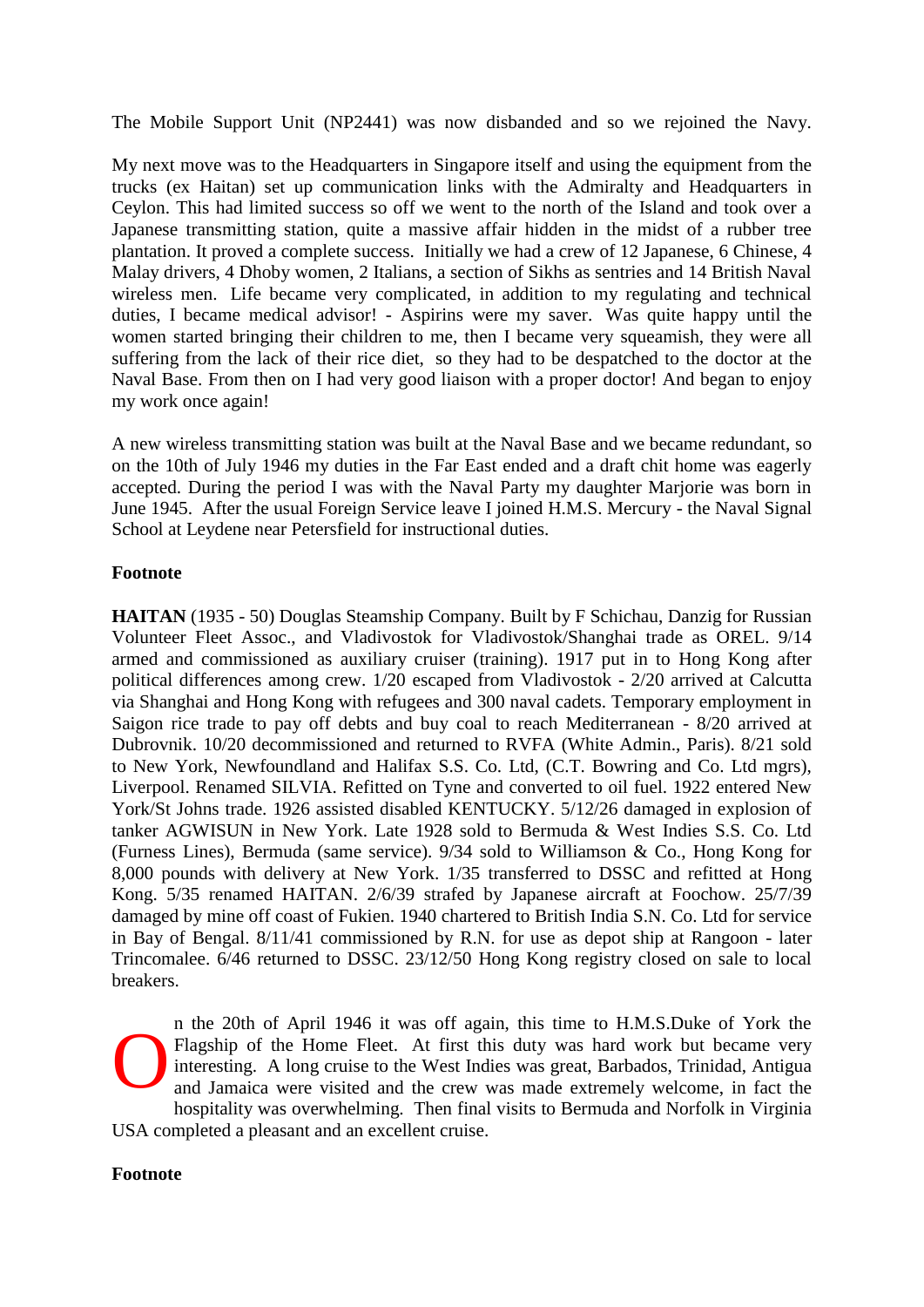HMS Duke of York was built at Clydebank and launched of the 28th January 1940, she served most of World war two in the home Fleet, (1940 to 1945) serving of the Murmansk Convoys and also took part in the sinking of the Scharnhorst (German Battlecruiser) on the 26th December 1943, in August 1945 she was transferred to the Pacific to operate against the Japanese. She entered the reserve fleet in 1949 and was scrapped at Faslane, Scotland on the 18th February 1958

he ship decommissioned on the 5th May 1949, so back to HMS Mercury for a stint of 2 years instructional duties, teaching both men and women the art of direction finding and aircraft communications. This duty enabled me to be home every night - great! It could not last, on the 18th of July 1951 my final ship draft arrived, this time to HMS Glasgow, Lord Mountbatten's flagship of the Mediterranean Fleet. My wife and family eventually joined me in Malta and we took up residence in a flat at Pieta. The children were educated at the naval schools and thoroughly enjoyed their stay. Unfortunately the Suez Canal crisis meant that the ship spent a considerable time in the eastern end of the Mediterranean, so my visits to Malta were limited. T

In April 1954 the Family returned home in a troopship (HMT Cheshire) and enjoyed the experience immensely. Three weeks later HMS Glasgow returned to Portsmouth and on the19th of May was decommissioned hence my return to H.M.S. Mercury.

#### **Footnote**

HMS Glasgow (C21) a Southampton Class Cruiser, was built by Scotts, Greenock, Scotland. Laid Down 16 April 1935. Launched 20 June 1936. Completed 9 September 1937. Paid off November 1956. Broken up by Hughes Bolckow, Blyth, 1958. HMS Glasgow, one of eight six-inch cruisers built in response to the Japanese cruisers Mogami and Mikuma, which had twelve six-inch guns fitted as part of their armament, was ordered on December 17th 1934.On 20th June 1936 she was launched and first commissioned on 8th September 1937. Acting in her pre-war role she, together with a sister ship HMS Southampton, escorted the newly crowned King George VI and Queen Elizabeth, aboard the Empress of Australia, across the Atlantic where the Royal Couple toured Canada and America. At the outbreak of World War Two, HMS Glasgow was serving with the Home Fleet and continued to do so until she joined the 3rd Cruiser Squadron in the Mediterranean in 1940. In 1941 her theatre of operations moved to the Indian Ocean before she returned to home waters at the end of 1942. In 1943 the Cruiser patrolled colder waters in the Arctic, undertaking convoy escort duties to Russia, before seeking out blockade runners, destroying enemy warships and bombarding the coast of Normandy prior to the Invasion of Europe in 1944. Post-war HMS Glasgow fulfilled the role of flagship on a number of occasions and took part in courtesy visits in many parts of the world before she was mothballed at the end of 1956 and finally broken up in 1958. HMS Glasgow was considered by those who sailed aboard her to be a happy ship. Motto: Memor es Tuorum

fter a few instructional duties and a couple of vocational training courses at HMS Mercury - Leydene, near Petersfield, Hampshire - I finally left the Navy on the 2nd of June 1955. A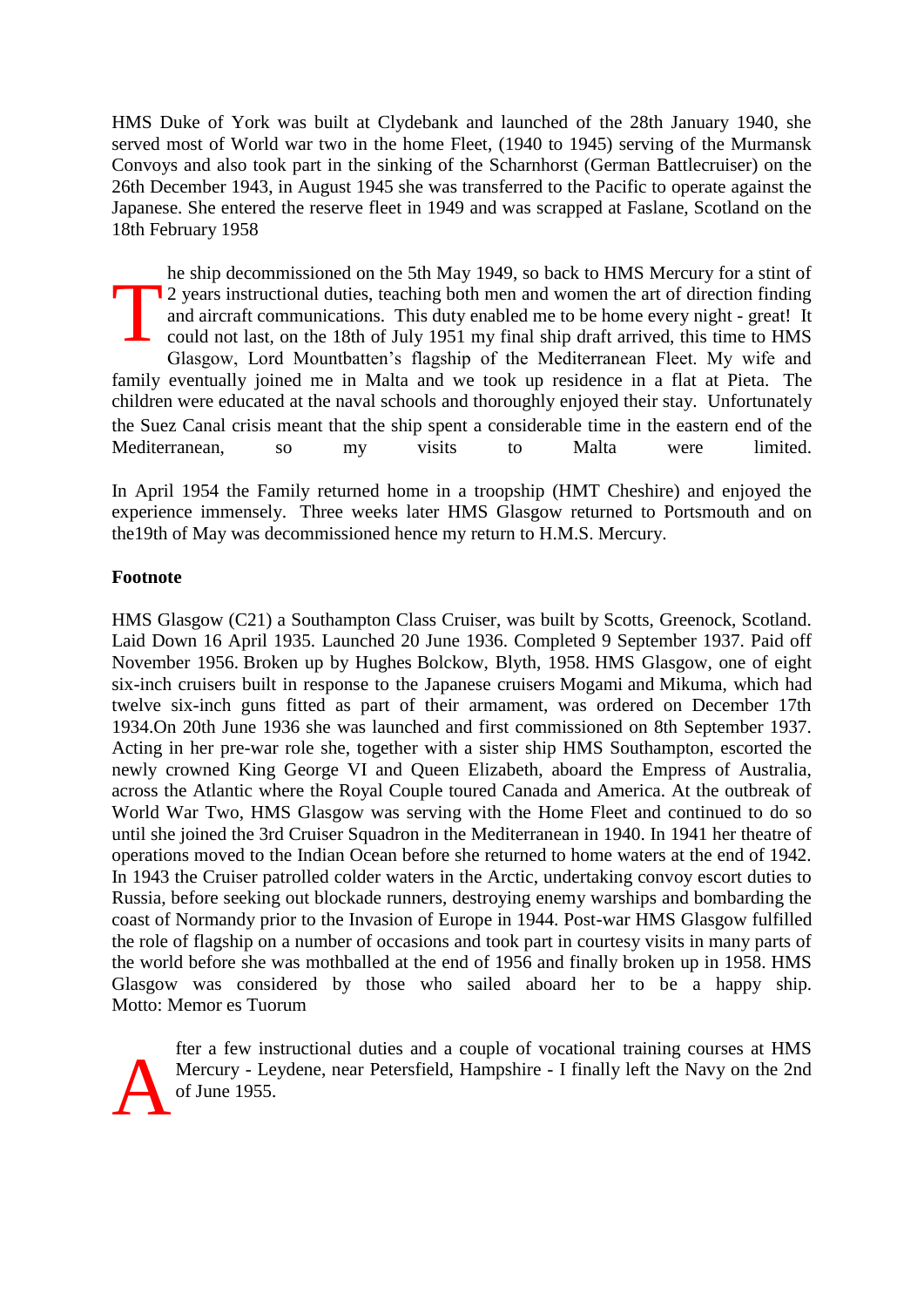The resultant rewards of my 24 years of naval service may be summarised as follows: -

- (a) A pension, small but very acceptable.
- (b) A terminal grant of £257.
- (c) The following medal awards in order from the left: The 1939-1945 Star, the Atlantic Star, the Burma Star, the War Medal with Oak Leaf [Mentioned in Dispatches], the Long Service & Good Conduct Medal, the Croix de Guerre with Vermilion Star: in addition two Mention in Dispatches Certificates.
- (d) Character assessment as being "Very Good" with superior efficiency with the following special recommendation: - An excellent Chief Petty Officer Telegraphist in every way.

He is very reliable, competent, loyal and hard working. His power of command is good and he is possessed of initiative and intelligence. He has been a very good and successful instructor in Technical subjects. The last sentence was the key to my eventual entry into the world of Science i.e. The Royal Naval Scientific Service.



#### **ivvy Street**

On leaving the RN Dad applied first for a job at GEC but was offered a Fluorescent Light maintenance mans job as he had not served an apprenticeship but held a RN Electrical vocational training certificate. He did not take it but secured a job as an Inspector at the Bush TV Factory at Farlington Marshes now the site of Sainburys and Homebase. This job involved night work and this was a job he disliked and only lasted 3 months before he took the Civil Service Examination and gained a post as a Clerical Officer in Portsmouth RN Dockyard. **C**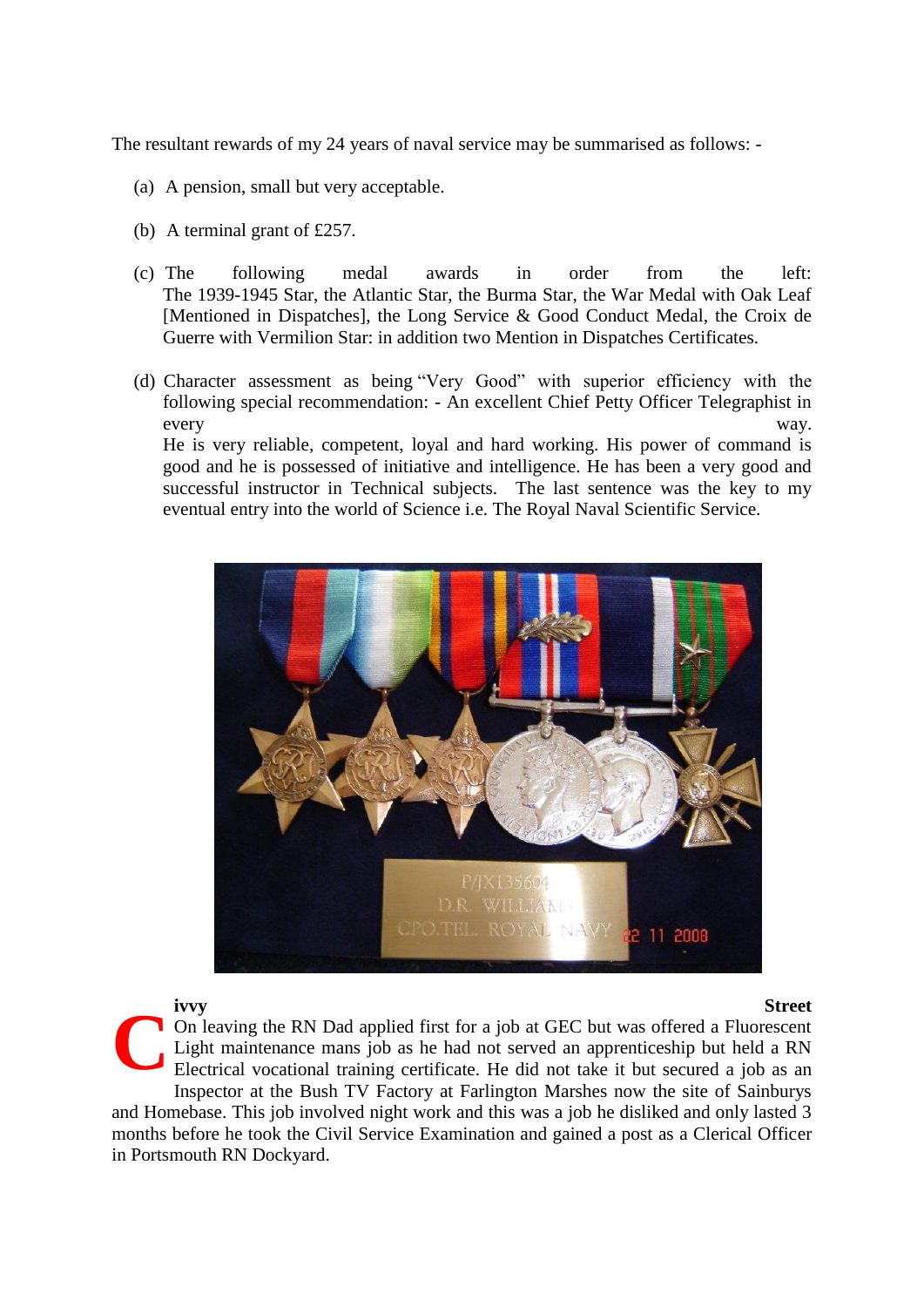Whilst in the Dockyard he met an old RN acquaintance from Admiralty Surface Weapons Establishment (ASWE) on Portsdown Hill a consequence of which led him to gaining a position in the Royal Naval Scientific Service at ASWE as an Assistant Scientific Officer employed on the Planning of Ships Communication Systems. He was eventually promoted to a Scientific Officer retiring in 1981 at the age of 66 (six years beyond normal civil service retirement age). During his time at ASWE he was required to travel to various Naval Dockyards including Portsmouth and Rosyth. One major project was the planning of the Communication Systems on HMS Fearless and HMS Intrepid.

Dad would visit the New Inn Pub in Drayton usually with his chum Stan a biscuit company rep however after Stan's death his visits to the Pub petered out.

Throughout Robin Paul's boarding school stay, Boundary Oak and Seaford College, both Mum and Dad were on hand to collect and deliver Robin from and to school not only to take to and from the airport for end of term holidays but also to collect for the week-end breaks. Week end breaks which Robin really enjoyed, often accompanied by his school chum Karim, their stay was an experience that both Mum and Dad enjoyed enormously.

After the RN Dad was not too interested in travelling however after some time he took up holidaying abroad with Mother picking up last minute offers visiting Dubrovnik, in the then Yugoslavia, Spain, Majorca, Malta, Zante and of course Gibraltar where Bonny was based whilst David was in the RAF. The Zante holiday was in fact the last holiday he took with Mother and a holiday which they both enjoyed very much Dad stating it was the best holiday they have ever had. He and Mother did enjoy many UK car journeys - he planned each route meticulously then keeping a written record of each trip visiting many a tourist spot as well as participating in the odd ramble. Camping was also enjoyed by both Mum and Dad.

Mum and Dad were keen dog lovers and owned three dogs (at least) Rags, Prince and Suzy the latter of which was the favourite. Tit-e-Wee - I remember as a child which I tormented endlessly so he did much to avoid me and I believe that was the only family cat.

After Mothers death Dad concentrated on his garden and when he was unable to cope fully he employed a Gardener - Suzy - although he still took an active interest in the garden as well as sometimes doing too much. He took up computing some 15 years ago in early 1990s and paid a young girl to help him get started. Sharon visited him once every three weeks so as to share a bottle of wine and talk computers as well as football. Both Sharon and Dad were firm Pompey Supporters although Dad's interest was limited to watching the TV and following form through the local and daily newspapers. With Sky TV Sharon, her mate and parents sometimes visited so as to watch particular football matches as indeed did Derrick and Janice Jurd, his next door neighbours, who often came in to watch matches with him too. The redevelopment/relocation of Fratton Park (Portsmouth football ground) was of great interest to him and potential sites were visited but to date (Oct 2008) there is no progress on its move.

TV was also an important pastime for him - not only watching sport (of all kinds) but also Western (Cowboy) films which offered him a lot of enjoyment not to mention the Soaps - Emmerdale and Coronation Street.

Always a keen Churchgoer he and mother attended the Methodist Church in Drayton and Dad continued to attend after Mum's death gaining many a friend from the congregation.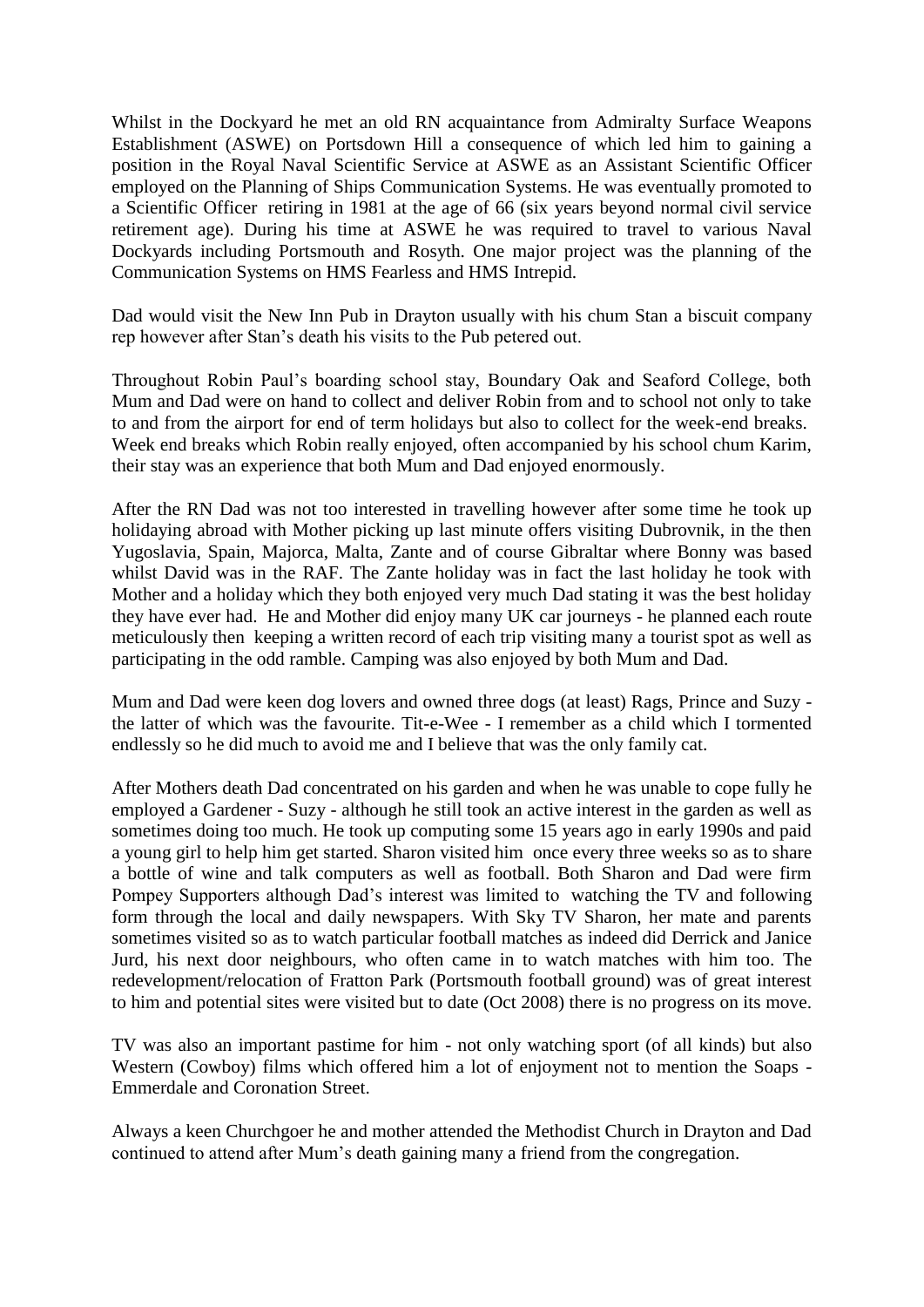Shortly after his  $87<sup>th</sup>$  Birthday he suffered a number of Heart Attacks which resulted in a several stays in Hospital (Queen Alexandra) however he returned home and was cared for at night by one of his lady friends - Annabel - (actually her name is Ann but she was referred to Annabel so as not to confuse her with Dad's daughter Ann). My sister Bonny cared for Dad during the day. Annabel's daughter Lorraine arrived every Thursday morning to do the house cleaning. Another lady arrived every three weeks so as to cut his hair (and tidying up after). He had to attend several medical Tests/Checks after his Heart Attacks however he did not take up the option for a By-Pass Operation - which in the long term was the correct decision given that Margaret Thatcher's husband Dennis had a Heart Attack about the same time as Dad and went for the By-Pass after which he was OK for two months, very ill for the next four months then he died - Dad made it to 93years.

In 2000 he took a great interest in the development and building of the Spinnaker Tower at the Gun Wharf in Portsmouth visiting as much as he was able to 'monitor' progress. When I visited him every other Tuesday we usually travelled to the Gun Wharf to see the Tower as well as to partake of a Big Whooper in Burger King - although he never had a Burger prior to 2000. Obviously the weather would predict whether we went to the Gun Wharf as it can get very cold and blowy there. So we would go to Mother Kellys in Portchester for Fish and Chips or at Wyledale Garden Centre in Havant not only for a meal but also to purchase yet more plants for his garden. Sometimes we would lunch in The Manor House Pub in Court Lane. We did take a trip to the top of the Spinnaker Tower on the first day it opened which was quite a view and well worth the Fee - in fact we went again on another occasion.

The Gun Wharf visits are not so popular during the Winter months or School Holidays - too cold, too busy. Trips to Portsmouth usually involves a trip along Southsea Front prior to returning to 25 Central Road for a cup of Tea and a chat where much of the additional information in this document comes from.

In June 2008 another week in hospital at Queen Alexandra with water on the lungs which was drained after many a test on his heart to advise him it was abnormal - a fact well known since 1987. An embarrassing incident occurred for Dad when he left hospital for he dressed to leave behind a screen and when he showed himself fully dressed he was applauded by the ward, as led by the nurses, as he was one the smartest dressed persons ever to enter or leave the ward.

September 2008 another few days in Queen Alexandra hospital admitted early on Sunday  $28<sup>th</sup>$  after experiencing severe chest pains but released a few days later. On a visit to Portsmouth at beginning of October it was noticed that Dad was not looking so good and it turned out that he was once again admitted to hospital through being breathless on the 5<sup>th</sup> October 2008.

I received a call at 0330 hours on the 7<sup>th</sup> October 2008 and rushed to the QA hospital. On arrival at 0530 hours it was noticed that Dad was in a pretty poor state. Both my sisters were already with him and had been since 0350hours . We discussed that whether the girls should go home to wash and change then return. Unfortunately shortly after they left at 0700 hours Dad died. I was with him at the time of death which he fought literally right to the end and just before he died there was an undignified episode where he wanted to get out of the bed tearing all the medical attachments from his body - he was naked and so thin presenting an alarming specitcal taking three nurses to get him back into bed - ten minutes later he took his last breath.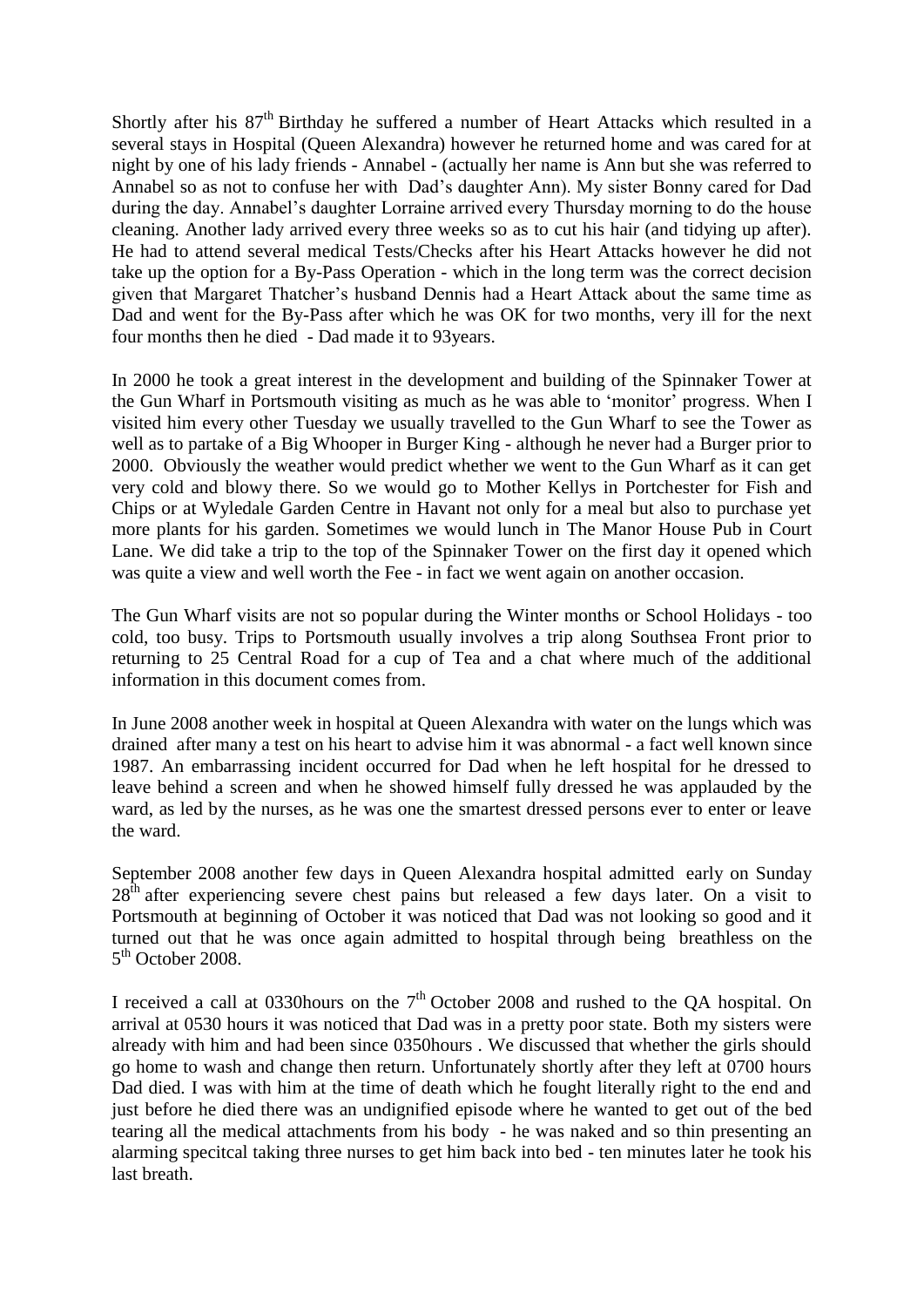As Asbestosis was detected a Post Mortum was conducted and as a cause of death was not identified an inquest is to be held in approx six months time although funeral can go ahead.

Funeral was set for 1315 hours on Friday  $17<sup>th</sup>$  October 2008 with a wake at the Manor House Pub - Court Lane.

**avy News Announcement for November 2008 issue. N**

An announcement was placed in the Navy News which read:

**Dennis Robert Williams CPO** Telegraphist**.** Joined St Vincent 1931 then served on Royal Sovereign, Effingham, Exmouth, Wild Swan, Windsor, Sardonyx, Arrow, Scorpion, Dainty, St Angelo, Atherstone where he was awarded the Croix de Guerre at St Nazaire Raid in 1942, Mercury, Scotia, Haitan, Braganza 3, Naval Party 2441, Duke of York and Glasgow. During WW2 he saw action in Home Waters, as well as the Atlantic, Norway, Mediterranean and Far East. He left the RN in 1955 and was employed in the Scientific Service at ASWE Portsdown. On retirement he led a full and active life until his death on the  $7<sup>th</sup>$  October 2008 aged 93.

## **This is the summary of His life as read out during the funeral service.**

## **Dennis Robert Williams**

Thank you all for coming today and hopefully we will see you all at the Manor so as to toast Dad's life:

Born in Dorchester 3rd June 1915 an elder brother to Eric and Eileen who are here today. As a boy living in Weymouth he developed an interest in Radio Technology which stayed with him throughout his life.

Leaving school aged 14 he started work as a piano tuner but after a visit to Portland Naval Wireless Station he joined the Royal Navy in 1931 as a Telegraphist leaving in 1955.

In the Navy he travelled the world from USA to China but never crossed the Equator.

 During WW2 he saw action in the Channel; Norway; Atlantic; Mediterranean and the Far East. He was Beach Master for the Malay and Burma landings as well as taking part in the Japanese surrender of Singapore.

He was awarded the Croix de Guerre - the French gallantry medal for his part in the Commando Raid on St Nazaire in 1942 - twice mentioned in dispatches as well as receiving a number of campaign medals.

In 1952 he was posted to Malta with the family - a memorable and enjoyable experience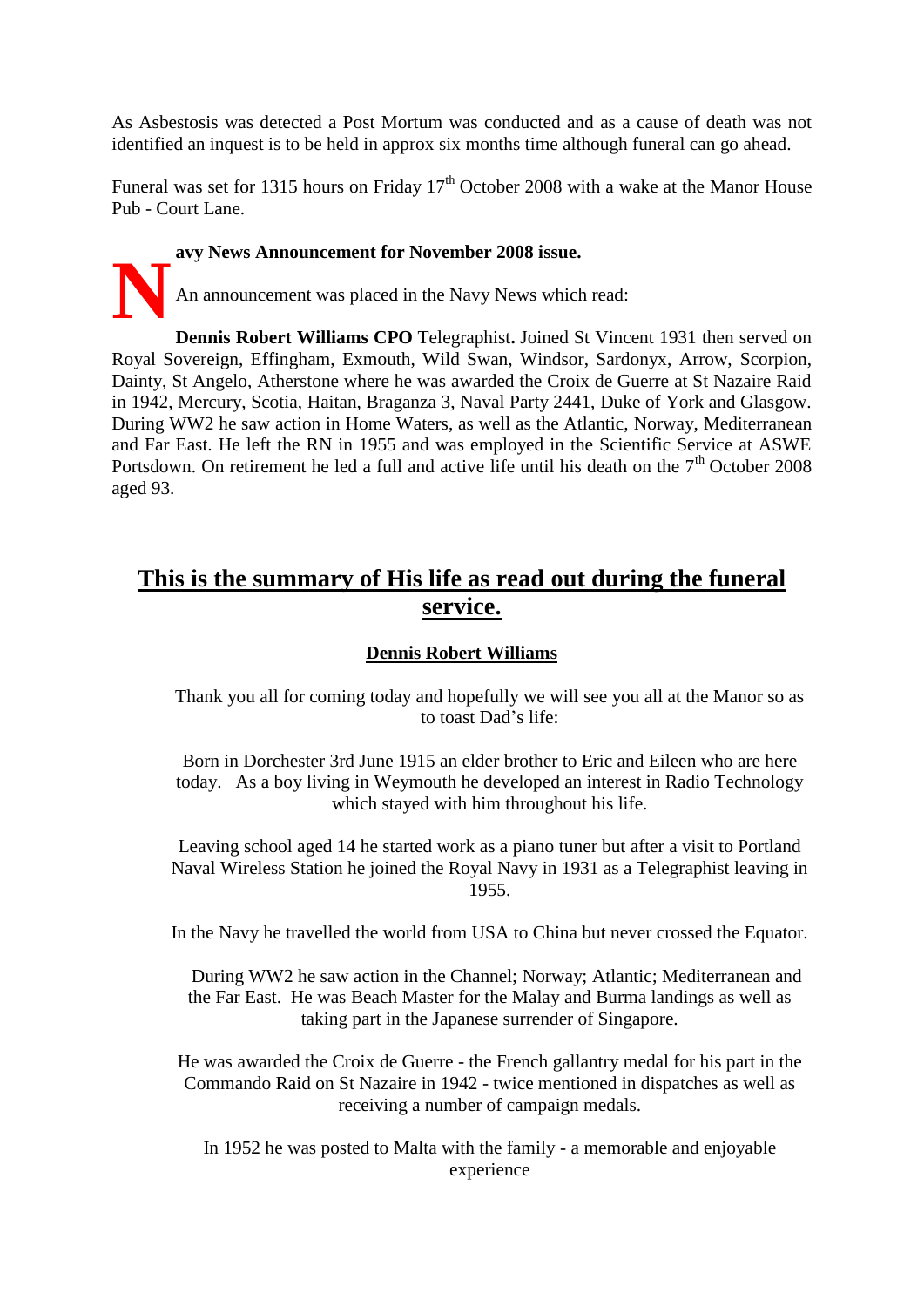#### For us all.

On leaving the navy he secured a position as a Scientific Officer at the Admiralty Surface Weapons Establishment engaged on the Planning and Installation of RN warship's communication systems.

Retiring at the age of 66 he enjoyed home DIY and gardening as well as holidaying with mother in Gibraltar, Yugoslavia, Spain, Malta and Greece.

Sadly Mum died in 1992 after 55 years of marriage so Dad took up Help the Aged visiting and working in the League of Friends coffee shop at QA Hospital.

He met mother, both aged of 16, on Weymouth promenade and they married when they were 22 resulting in 3 children Denise Born October 1938, Robin born November 1939 and Marjorie born June 1945.

Throughout naval life he enjoyed and participated in all sports, many of which he played for the RN. In recent years he shared the wonders of Portsmouth Football club with his good friends and kind neighbours Derrick and Janice, as well as Sharon and her family. All became good and close friends together with Annabel and Bert who were a great help to him, plus a host of others who he met through the Methodist Church which he attended throughout his life in Drayton.

He is survived by a host of grandchildren and great grandchildren of his direct and extended family.

Cathy, who with David and Bonny and Ann did much to help Dad after mother died, Bethany, James, Liesa and Luke.

Robin Paul, currently in Iraq with the US army. Victoria and Robin Matthew in New Orleans. Vernon who is here today with Jen. Kate and Jim with Natalie, Mia and Aiden in Florida. Linda's family: John, Silmara, Billy, and Gabriela here today. Anita, Michael, George and Michael in Scotland. He was so very proud of them all.

Dad had a long full and generally healthy life although masked some 8 years ago by a series of Heart Attacks and Myasthenia Gravis which he suffered from for a number of years but this did not deter him from participating fully in life - remaining active and alert until his final days.

His interests were wide and varied from using his Computer, Railways, Model Making, DIY, Gardening (ably assisted by Suzy in later years), Church, Hard of Hearing Club and he even learnt to lip read!

One of his interests was the Spinnaker Tower a project he followed from the initial pilings to being one of the first to go up the Tower on opening day - he was looking forward to his next project - Portsmouth FC new ground.

He was a remarkable man who maintained an interest in all around him with many good friends; he was resourceful, honest, courageous and hardworking - although a